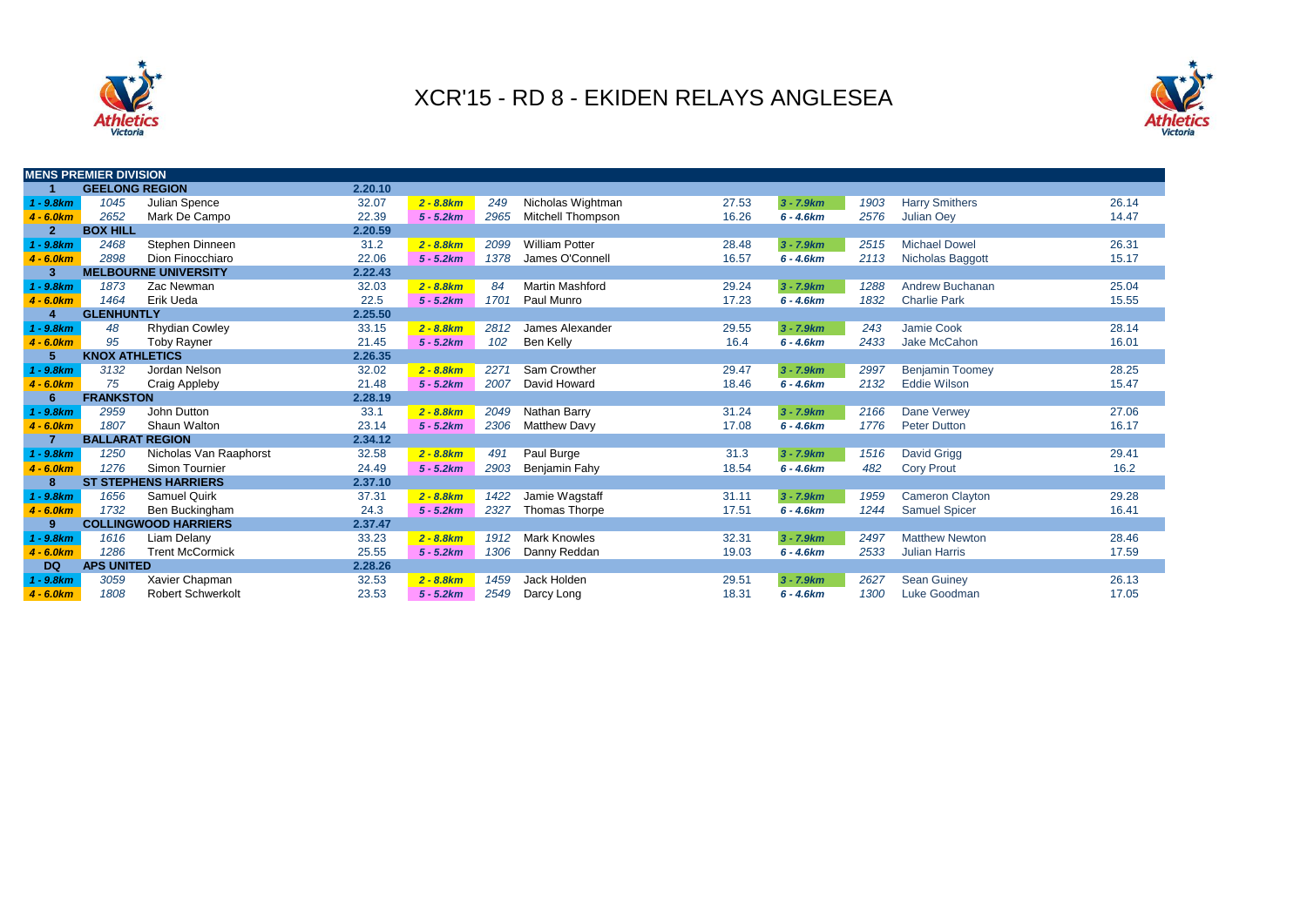



| <b>MENS DIVISION 2</b>  |                  |                                     |         |              |      |                          |       |              |      |                           |       |
|-------------------------|------------------|-------------------------------------|---------|--------------|------|--------------------------|-------|--------------|------|---------------------------|-------|
|                         |                  | <b>ATHLETICS ESSENDON (7.9km)</b>   | 2.20.44 |              |      |                          |       |              |      |                           |       |
| $1 - 9.8km$             | $\overline{7}$   | Liam Adams                          | 25.06   | $2 - 8.8 km$ | 1074 | <b>Mitchel Brown</b>     | 28.12 | $3 - 7.9km$  | 3048 | <b>Ryan Geard</b>         | 27.18 |
| $4 - 6.0km$             | 2361             | Jeremy Drake                        | 25.14   | $5 - 5.2km$  | 1082 | Asmelash Tesema          | 18.39 | $6 - 4.6km$  | 1083 | Muse Tesema               | 16.24 |
| 2 <sup>1</sup>          |                  | <b>WESTERN ATHLETICS (7.9km)</b>    | 2.21.04 |              |      |                          |       |              |      |                           |       |
| $1 - 9.8km$             | 2958             | <b>Daniel Barlow</b>                | 27.48   | $2 - 8.8 km$ | 57   | Jack Rayner              | 28.41 | $3 - 7.9km$  | 128  | <b>Daniel Dunstone</b>    | 27.26 |
| $4 - 6.0km$             | 2081             | Alistair McDonald                   | 24.17   | $5 - 5.2km$  | 1058 | Liam Cashin              | 17.12 | $6 - 4.6km$  | 1096 | <b>Callum Drake</b>       | 15.3  |
| 3 <sup>1</sup>          |                  | <b>DONCASTER (7.9km)</b>            | 2.28.04 |              |      |                          |       |              |      |                           |       |
| $1 - 9.8km$             | 2517             | Benjamin Ashkettle                  | 26.43   | $2 - 8.8 km$ | 2518 | <b>Matthew Johnsen</b>   | 32.27 | $3 - 7.9km$  | 2521 | <b>Erick Niviragira</b>   | 28.08 |
| $4 - 6.0km$             | 2999             | <b>Andrew Reddie</b>                | 24.12   | $5 - 5.2km$  | 1712 | <b>Tristan Harradine</b> | 18.44 | $6 - 4.6km$  | 531  | <b>Campbell Mclennan</b>  | 17.51 |
| $\overline{\mathbf{4}}$ |                  | <b>MORNINGTON PENINSULA (7.9km)</b> | 2.29.44 |              |      |                          |       |              |      |                           |       |
| $1 - 9.8km$             | 1649             | <b>Trent Wallace</b>                | 29.06   | $2 - 8.8 km$ | 1421 | Steven Bonfadini         | 33.42 | $3 - 7.9km$  | 148  | <b>Troy McGill</b>        | 26.57 |
| $4 - 6.0km$             | 1333             | Jeremy Fraser                       | 25.03   | $5 - 5.2km$  | 1228 | Shane Bishop             | 19.21 | $6 - 4.6km$  | 2383 | <b>Jake Stevens</b>       | 15.35 |
| 5                       |                  | <b>GLENHUNTLY (7.9km)</b>           | 2.31.19 |              |      |                          |       |              |      |                           |       |
| $1 - 9.8km$             | 1195             | Simon Bowly                         | 28.59   | $2 - 8.8 km$ | 1316 | Jack Marquardt           | 33.38 | $3 - 7.9km$  | 2866 | <b>Andrew McEvoy</b>      | 29.39 |
| $4 - 6.0km$             | 1570             | <b>Jack Powell</b>                  | 25.1    | $5 - 5.2km$  | 1353 | Beau Lang                | 18.16 | $6 - 4.6km$  | 3319 | <b>Tom McFarlane</b>      | 15.37 |
| 6                       |                  | <b>MELBOURNE UNIVERSITY (7.9km)</b> | 2.31.24 |              |      |                          |       |              |      |                           |       |
| $1 - 9.8km$             | 2821             | Antony Orth                         | 29.12   | $2 - 8.8 km$ | 2387 | David Paroissien         | 32.03 | $3 - 7.9km$  | 1123 | Anthony Woodward          | 29.38 |
| $4 - 6.0km$             | 1768             | James Maguire                       | 24.29   | $5 - 5.2km$  | 1805 | <b>Hamish Beaumont</b>   | 19.13 | $6 - 4.6km$  | 1248 | David McDonald            | 16.12 |
| $\overline{7}$          |                  | <b>SOUTH MELBOURNE (7.9km)</b>      | 2.34.11 |              |      |                          |       |              |      |                           |       |
| $1 - 9.8km$             | 1545             | Mark Corbyn                         | 29.09   | $2 - 8.8 km$ | 3016 | <b>Michael Bridges</b>   | 32.39 | $3 - 7.9km$  | 1030 | <b>Andrew Ross</b>        | 31.08 |
| $4 - 6.0km$             | 1752             | Corey Lawson                        | 25.46   | $5 - 5.2km$  | 1587 | lan Cayzer               | 18.55 | $6 - 4.6km$  | 156  | Felix Lonergan            | 16.34 |
| 8                       | BOX HILL (7.9km) |                                     | 2.34.38 |              |      |                          |       |              |      |                           |       |
| $1 - 9.8km$             | 2404             | <b>Oscar Robinson</b>               | 28.06   | $2 - 8.8 km$ | 1612 | Michael Vaughan          | 32.5  | $3 - 7.9km$  | 1173 | <b>Alexander Ritchie</b>  | 29.01 |
| $4 - 6.0km$             | 1567             | Tony Langelaan                      | 28.22   | $5 - 5.2km$  | 2490 | <b>Andrew Hester</b>     | 20.14 | $6 - 4.6km$  | 1039 | <b>Lucas Pamminger</b>    | 16349 |
| 9                       |                  | <b>ATHLETICS WAVERLEY (7.9km)</b>   | 2.36.51 |              |      |                          |       |              |      |                           |       |
| $1 - 9.8km$             | 1450             | James Atkinson                      | 28.57   | $2 - 8.8 km$ | 2011 | Nicholas Thomas          | 32.22 | $3 - 7.9km$  | 2370 | <b>Matthew Zonneveldt</b> | 31.04 |
| $4 - 6.0km$             | 1481             | <b>Martin Spiteri</b>               | 26.06   | $5 - 5.2km$  | 1642 | <b>Glenn Carroll</b>     | 20.08 | $6 - 4.6km$  | 1704 | <b>Tim Albiston</b>       | 17.14 |
| 10                      |                  | <b>DIAMOND VALLEY (7.9km)</b>       | 2.37.02 |              |      |                          |       |              |      |                           |       |
| $1 - 9.8km$             | 2852             | Stephen Hadley                      | 28.06   | $2 - 8.8 km$ | 2120 | Craig Cassidy            | 35.02 | $3 - 7.9 km$ | 1759 | <b>Anthony Lynch</b>      | 31.47 |
| $4 - 6.0km$             | 1652             | <b>Matthew Sholakis</b>             | 26.37   | $5 - 5.2km$  | 541  | <b>Grant Morgan</b>      | 18.13 | $6 - 4.6km$  | 1918 | <b>Christian West</b>     | 17.17 |
| 11                      |                  | <b>ATHLETICS NUNAWADING (7.9km)</b> | 2.37.46 |              |      |                          |       |              |      |                           |       |
| $1 - 9.8km$             | 1348             | <b>Mark Deslandes</b>               | 29.14   | $2 - 8.8 km$ | 1611 | Alan Vernal              | 31.59 | $3 - 7.9km$  | 1788 | <b>Matthew Vernal</b>     | 31.23 |
| $4 - 6.0km$             | 1797             | Jason Mahon                         | 27.35   | $5 - 5.2km$  | 2096 | <b>Andrew Scott</b>      | 21.19 | $6 - 4.6km$  | 1529 | <b>Michael Papp</b>       | 19.16 |
| 12                      |                  | <b>RICHMOND HARRIERS (7.9km)</b>    | 2.47.04 |              |      |                          |       |              |      |                           |       |
| $1 - 9.8km$             | 1957             | <b>Tyson Kingston</b>               | 29.14   | $2 - 8.8 km$ | 1417 | Joji Mori                | 3:21  | $3 - 7.9km$  | 1503 | David Lawson              | 31.56 |
| $4 - 6.0km$             | 1747             | Doug Sandiford                      | 29.41   | $5 - 5.2km$  | 1605 | <b>Tony Dell</b>         | 22.22 | $6 - 4.6km$  | 1307 | <b>Murray Lawrence</b>    | 22.37 |
| 13                      |                  | <b>KEILOR ST BERNARDS (7.9km)</b>   | 2.51.22 |              |      |                          |       |              |      |                           |       |
| $1 - 9.8km$             | 1203             | <b>Robert Trott</b>                 | 30.58   | $2 - 8.8 km$ | 1634 | Domenic Michienzi        | 34.13 | $3 - 7.9km$  | 2655 | <b>David Abfalter</b>     | 31.58 |
| $4 - 6.0 km$            | 1729             | John Kondogonis                     | 30.15   | $5 - 5.2km$  |      | 1575 Gregory Moore       | 23.37 | $6 - 4.6km$  | 1412 | Peter Keighery            | 20.21 |
| $\mathbf{1}$            |                  | <b>COLLINGWOOD HARRIERS</b>         | 3.02.55 |              |      |                          |       |              |      |                           |       |
| $1 - 9.8km$             | 2152             | Paul Rothin                         | 40.31   | $2 - 8.8 km$ | 1588 | Nicholas Kenyon          | 37.54 | $3 - 7.9km$  | 2150 | <b>Anthony Mithen</b>     | 32.04 |
| $4 - 6.0 km$            | 2284             | Eric Louw                           | 30.15   | $5 - 5.2km$  | 1398 | David Diviny             | 22.13 | $6 - 4.6km$  | 1034 | <b>Peter Gaunt</b>        | 20    |

AV is aware of the error where incorrect course directions were provided to runners, resulting in athletes running the 7.9k route (Green) instead of the 9.8km route (Blue). **As a result of this, AV has decided to split this division into two races, with points being awarded accordingly.**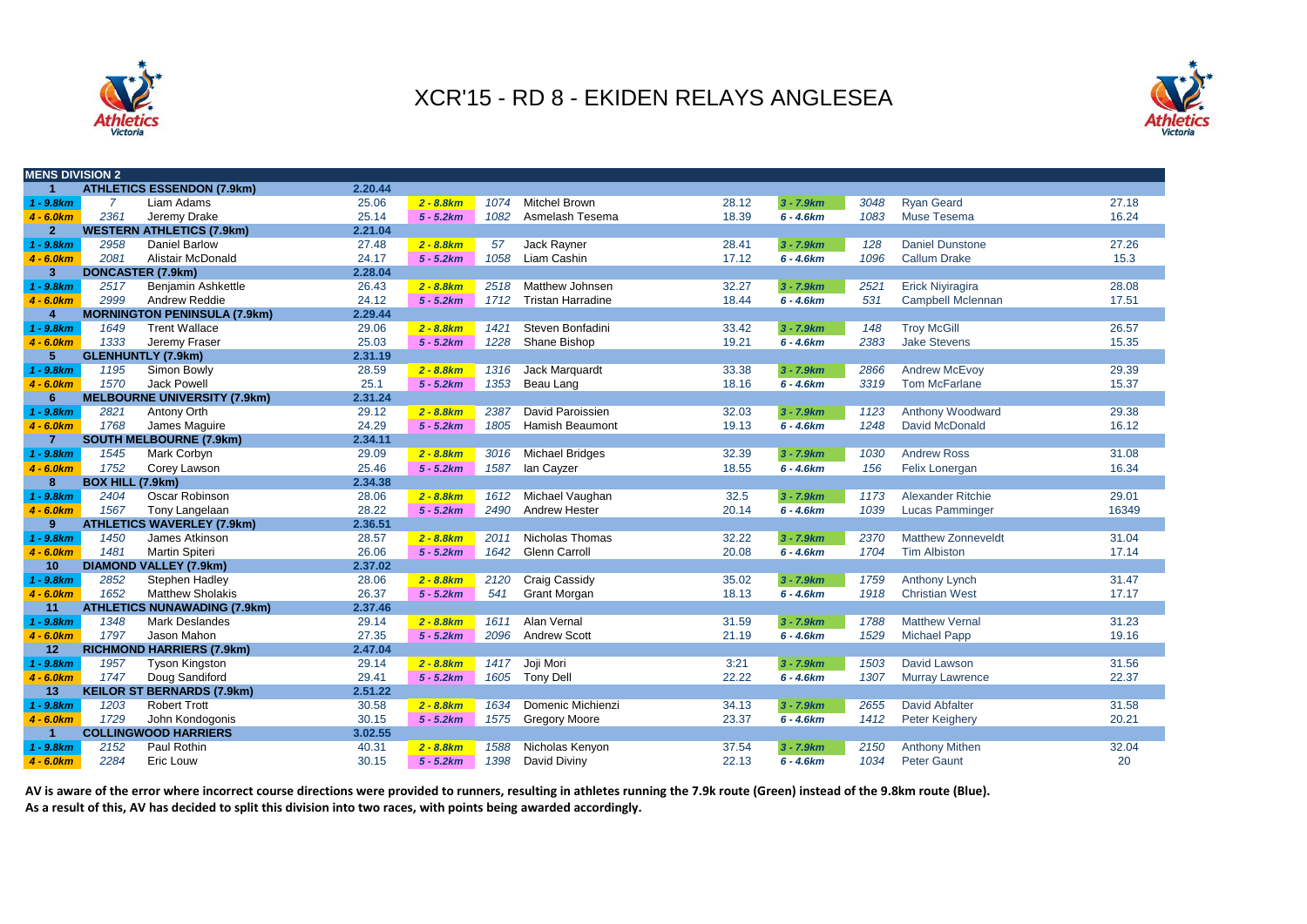



| <b>MENS DIVISION 3</b> |                        |                                  |            |              |      |                        |       |                 |      |                          |       |
|------------------------|------------------------|----------------------------------|------------|--------------|------|------------------------|-------|-----------------|------|--------------------------|-------|
| $\mathbf{1}$           |                        | <b>OLD XAVERIANS (7.9km)</b>     | 2.08.06    |              |      |                        |       |                 |      |                          |       |
| $1 - 9.8km$            | 1653                   | Jason Paisley                    | 29.25      | $2 - 8.8 km$ | 1867 | Aidan Woodhouse        | 31.07 | $3 - 7.9 km$    | 2211 | <b>Robert Del Ponte</b>  | 29.04 |
| $4 - 6.0km$            | 2993                   | Daniel Young                     | 22.01      | $5 - 5.2km$  | 2891 | <b>Matthew Clarke</b>  | 16.43 | 6               |      | #N/A                     |       |
| 2 <sup>1</sup>         |                        | <b>GEELONG REGION (7.9km)</b>    | 2.12.43    |              |      |                        |       |                 |      |                          |       |
| $1 - 9.8km$            | 1792                   | <b>Bradley Fuller</b>            | 29.2       | $2 - 8.8 km$ | 1579 | Daniel Hutchinson      | 31.39 | $3 - 7.9km$     | 1044 | <b>Brett Coleman</b>     | 27.35 |
| $4 - 6.0km$            | 2242                   | <b>Michael Low</b>               | 24.49      | $5 - 5.2km$  | 1117 | Dom Godfrey            | 19.2  | $6^{\circ}$     |      | #N/A                     |       |
| 3 <sup>1</sup>         |                        | <b>WESTERN ATHLETICS (7.9km)</b> | 2.17.35    |              |      |                        |       |                 |      |                          |       |
| $1 - 9.8km$            | 1323                   | Cameron Menadue                  | 34.27      | $2 - 8.8 km$ | 2905 | Robert Pope            | 33.07 | $3 - 7.9 km$    | 1099 | <b>Alexander Tyrrell</b> | 29.21 |
| $4 - 6.0km$            | 1119                   | Lochlan Lyness                   | 23.4       | $5 - 5.2km$  | 1402 | Cody Shanahan          | 17    | $\epsilon$      |      | #N/A                     |       |
| $\overline{4}$         | <b>MENTONE (7.9km)</b> |                                  | 2.24.08    |              |      |                        |       |                 |      |                          |       |
| $1 - 9.8km$            | 1889                   | Michael Kernahan                 | 28.43      | $2 - 8.8 km$ | 1694 | Andrew Johnson         | 34.23 | $3 - 7.9 km$    | 2019 | lan Dent                 | 32.02 |
| $4 - 6.0km$            | 1689                   | Derek Couper                     | 28.14      | $5 - 5.2km$  | 1690 | <b>Mitchell Couper</b> | 20.46 | $6\overline{6}$ |      | #N/A                     |       |
| 5 <sup>5</sup>         |                        | <b>GLENHUNTLY (7.9km)</b>        | 2.24.36    |              |      |                        |       |                 |      |                          |       |
| $1 - 9.8km$            | 1313                   | Ben Howe                         | 30.46      | $2 - 8.8 km$ | 1283 | Han Quach              | 34.22 | $3 - 7.9km$     | 2060 | John Baker               | 33.48 |
| $4 - 6.0km$            | 2027                   | Declan Murphy                    | 25.22      | $5 - 5.2km$  | 1801 | Dale Woodbridge        | 20.04 | 6               |      | #N/A                     |       |
| 6                      |                        | <b>KNOX ATHLETICS (7.9km)</b>    | 2.27.56    |              |      |                        |       |                 |      |                          |       |
| $1 - 9.8km$            | 2051                   | Mike Rennie                      | 30.59      | $2 - 8.8 km$ | 2073 | <b>Matthew Christy</b> | 33.15 | $3 - 7.9 km$    | 1837 | <b>Ernest Lim</b>        | 32.28 |
| $4 - 6.0km$            | 2846                   | Luke Toomey                      | 29.33      | $5 - 5.2km$  | 2010 | Jeffrey Wright         | 21.4  | $6^{\circ}$     |      | #N/A                     |       |
| $\overline{7}$         |                        | <b>MALVERN HARRIERS (7.9km)</b>  | 2.30.39    |              |      |                        |       |                 |      |                          |       |
| $1 - 9.8km$            | 2469                   | Jaco Kukkuk                      | 31.5       | $2 - 8.8 km$ | 1589 | Marcus Boxall          | 35.01 | $3 - 7.9 km$    | 2454 | Damien Bertram           | 32.52 |
| $4 - 6.0km$            | 1962                   | Shaun Green                      | 29.09      | $5 - 5.2km$  | 1749 | Dan Halliday           | 21.47 | 6               |      | #N/A                     |       |
| $\mathbf{1}$           |                        | <b>SOUTH MELBOURNE</b>           | 2.33.43    |              |      |                        |       |                 |      |                          |       |
| $1 - 9.8km$            | 1016                   | Eran Lande                       | 40.03      | $2 - 8.8 km$ | 2257 | <b>Howard Sharp</b>    | 34.19 | $3 - 7.9 km$    | 2919 | Michael Manongdo         | 31.35 |
| $4 - 6.0km$            | 3182                   | Sean Vintin                      | 27.03      | $5 - 5.2km$  | 1815 | James Smith            | 20.49 | 6               |      | #N/A                     |       |
| 2 <sup>2</sup>         | <b>COBURG HARRIERS</b> |                                  | 2.37.50    |              |      |                        |       |                 |      |                          |       |
| $1 - 9.8km$            | 1357                   | Anthony Kendall                  | 40.08      | $2 - 8.8 km$ | 2608 | Daniel O'Connor        | 36.08 | $3 - 7.9 km$    | 1146 | <b>Thomas Robertson</b>  | 31.58 |
| $4 - 6.0km$            | 1585                   | <b>Eric Pritchard</b>            | 28.14      | $5 - 5.2km$  | 2445 | <b>Tony Sacco</b>      | 21.22 | 6               |      | #N/A                     |       |
| $\mathbf{3}$           |                        | <b>COLLINGWOOD HARRIERS</b>      | 2.38.27    |              |      |                        |       |                 |      |                          |       |
| $1 - 9.8km$            | 1994                   | <b>Anthony Hally</b>             | 39.12      | $2 - 8.8 km$ | 2439 | <b>Scott Bent</b>      | 36.09 | $3 - 7.9 km$    | 1976 | <b>Leonardo Arantes</b>  | 31.42 |
| $4 - 6.0km$            | 1914                   | Daryl Standfield                 | 31.35      | $5 - 5.2km$  | 1535 | <b>Steven Simmons</b>  | 19.49 | $6\overline{6}$ |      | #N/A                     |       |
| 4                      |                        | <b>MELBOURNE UNIVERSITY</b>      | 2.40.18    |              |      |                        |       |                 |      |                          |       |
| $1 - 9.8km$            | 1236                   | Guillermo Munoz Cobo             | 40.33      | $2 - 8.8 km$ | 2451 | Jordan Mayston         | 37.25 | $3 - 7.9km$     | 2450 | <b>Matthew Irons</b>     | 30.51 |
| $4 - 6.0km$            | 1319                   | <b>Timothy Thomas</b>            | 29.07      | $5 - 5.2km$  | 1862 | <b>Tony Brain</b>      | 24.02 | $6^{\circ}$     |      | #N/A                     |       |
| 5                      | <b>BALLARAT REGION</b> |                                  | 2.44.42    |              |      |                        |       |                 |      |                          |       |
| $1 - 9.8km$            | 1532                   | <b>Matthew Tallent</b>           | 41.54      | $2 - 8.8 km$ | 1199 | Joel Duffy             | 34.29 | $3 - 7.9 km$    | 1778 | <b>Phillip McLennan</b>  | 34.13 |
| $4 - 6.0km$            | 1201                   | Peter Roberts                    | 31.25      | $5 - 5.2km$  | 1328 | Justin Bleicher        | 22.39 | 6               |      | #N/A                     |       |
| 6                      |                        | <b>ATHLETICS NUNAWADING</b>      | 2.51.50    |              |      |                        |       |                 |      |                          |       |
| $1 - 9.8km$            | 2456                   | Norman Marshall                  | 42.05      | $2 - 8.8 km$ | 1526 | <b>Stuart Rothnie</b>  | 38.57 | $3 - 7.9 km$    | 1036 | Adam McCann              | 36.55 |
| $4 - 6.0km$            | 1527                   | <b>Steve Vernal</b>              | 29.32      | $5 - 5.2km$  | 1443 | Philip Verrocchi       | 24.21 | 6               |      | #N/A                     |       |
|                        | <b>BOX HILL</b>        |                                  | <b>DNF</b> |              |      |                        |       |                 |      |                          |       |
| $1 - 9.8km$            | 1566                   | <b>Russell Clowes</b>            | 43.43      | $2 - 8.8 km$ | 2841 | Jack Hill              | 41    | $3 - 7.9 km$    | 2180 | Simon St Hill            | 40.39 |
| $4 - 6.0 km$           | 2605                   | Andrew Tunne                     |            | $5 - 5.2km$  |      | #N/A                   |       | 6               |      | #N/A                     |       |

AV is aware of the error where incorrect course directions were provided to runners, resulting in athletes running the 7.9k route (Green) instead of the 9.8km route (Blue). **As a result of this, AV has decided to split this division into two races, with points being awarded accordingly.**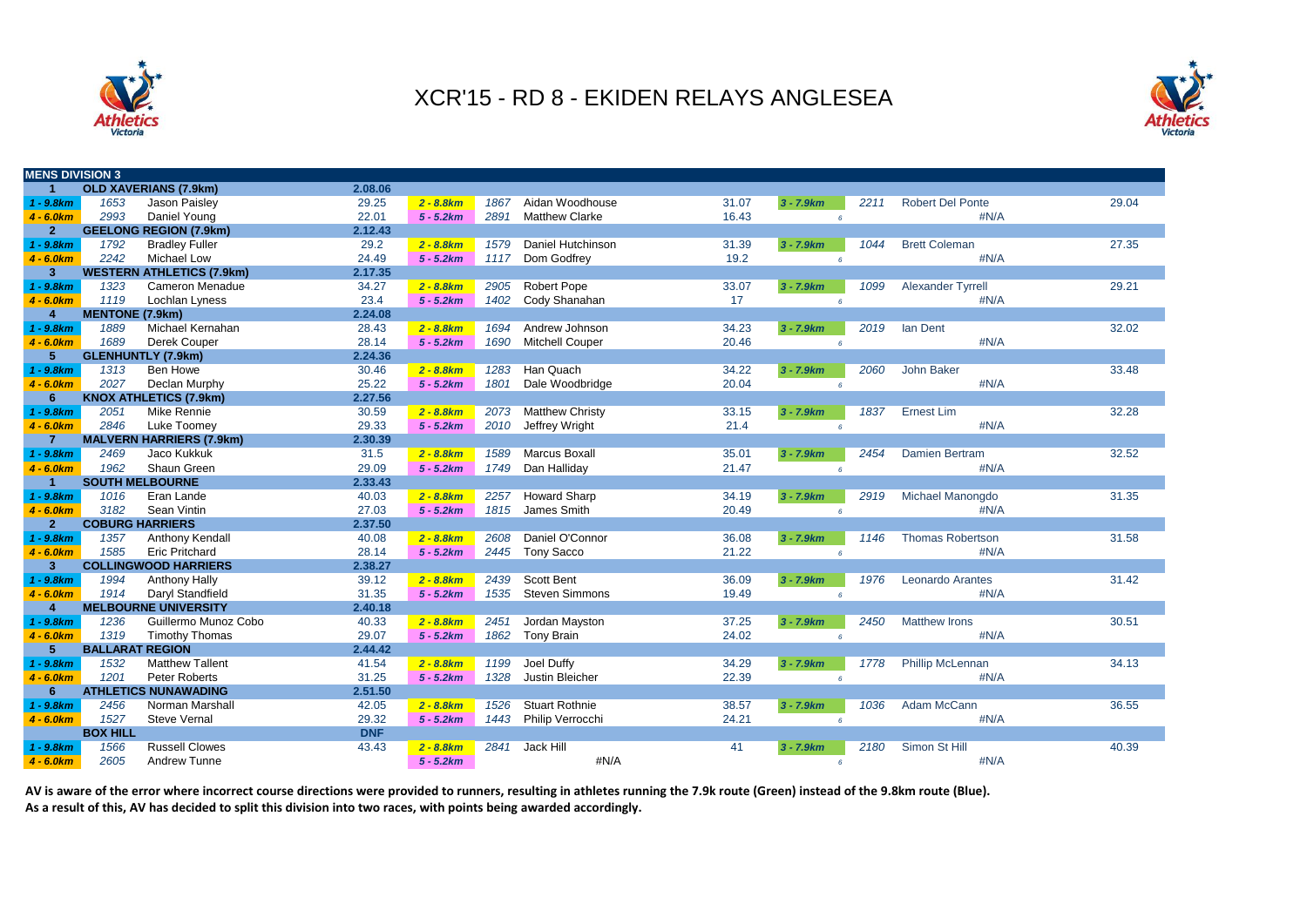



| <b>MENS DIVISION 4</b> |                    |                                   |            |              |      |                          |       |                 |      |                          |       |
|------------------------|--------------------|-----------------------------------|------------|--------------|------|--------------------------|-------|-----------------|------|--------------------------|-------|
|                        |                    | YARRA RANGES (7.9km)              | 2.20.42    |              |      |                          |       |                 |      |                          |       |
| $1 - 9.8km$            | 2813               | Caleb McInnes                     | 29.01      | $2 - 8.8 km$ | 2085 | <b>Michael Clarke</b>    | 34.44 | $3 - 7.9 km$    | 2084 | <b>Bryan Ackerly</b>     | 32.41 |
| $4 - 6.0km$            | 2277               | <b>Lachlan Scully</b>             | 25.34      | $5 - 5.2km$  | 187  | James Laven              | 18.42 | $\epsilon$      |      | #N/A                     |       |
| $\overline{2}$         |                    | <b>ATHLETICS ESSENDON (7.9km)</b> | 2.24.45    |              |      |                          |       |                 |      |                          |       |
| $1 - 9.8km$            | 2021               | Damien Bruneau                    | 30.19      | $2 - 8.8 km$ | 1467 | Antonio Giuliani         | 35.14 | $3 - 7.9km$     | 3191 | <b>Walid A-Kurtu</b>     | 31.45 |
| $4 - 6.0km$            | 1559               | Danny Hawksworth                  | 28.02      | $5 - 5.2km$  | 2022 | <b>Hayelom Dawit</b>     | 19.25 | 6               |      | #N/A                     |       |
| 3 <sup>2</sup>         |                    | <b>VICTORIAN MASTERS (7.9km)</b>  | 2.27.09    |              |      |                          |       |                 |      |                          |       |
| $1 - 9.8km$            | 2589               | <b>Steven Quirk</b>               | 31         | $2 - 8.8 km$ | 1992 | Shane Draper             | 34.31 | $3 - 7.9km$     | 515  | <b>Peter Cowell</b>      | 30.53 |
| $4 - 6.0km$            | 1186               | Michael Camilleri                 | 28.42      | $5 - 5.2km$  | 1101 | Ashley McDowall          | 22.03 | $\epsilon$      |      | #N/A                     |       |
| $\boldsymbol{A}$       |                    | <b>CASEY CARDINIA (7.9km)</b>     | 2.34.19    |              |      |                          |       |                 |      |                          |       |
| $1 - 9.8km$            | 2227               | Dan Langelaan                     | 31.37      | $2 - 8.8 km$ | 2229 | <b>Matthew Morris</b>    | 35.32 | $3 - 7.9 km$    | 1974 | <b>Mark Swinkels</b>     | 36.4  |
| $4 - 6.0km$            | 1342               | <b>Benjamin Bailey</b>            | 27.00      | $5 - 5.2km$  | 1118 | <b>Adrian Lyness</b>     | 23.3  | $6^{\circ}$     |      | #N/A                     |       |
|                        |                    | <b>SOUTH MELBOURNE</b>            | 2.39.14    |              |      |                          |       |                 |      |                          |       |
| $1 - 9.8km$            | 1750               | <b>Mark Hayes</b>                 | 40.36      | $2 - 8.8 km$ | 2094 | lan Matthews             | 37.02 | $3 - 7.9km$     | 2043 | Joe Rainer               | 32.26 |
| $4 - 6.0km$            | 1627               | Daniel Grossman                   | 27.22      | $5 - 5.2km$  | 1661 | <b>Jack Nicol</b>        | 21.46 | $\epsilon$      |      | #N/A                     |       |
| 2 <sup>1</sup>         | <b>GLENHUNTLY</b>  |                                   | 2.43.08    |              |      |                          |       |                 |      |                          |       |
| $1 - 9.8km$            | 1924               | Leo Enter                         | 39.16      | $2 - 8.8 km$ | 1263 | <b>Michael Comport</b>   | 37.35 | $3 - 7.9 km$    | 1330 | Rohan Simkin             | 34.07 |
| $4 - 6.0km$            | 1985               | Attila Tokai                      | 29.32      | $5 - 5.2km$  | 1678 | Eamonn Murphy            | 22.38 | $6^{\circ}$     |      | #N/A                     |       |
| $\mathbf{3}$           |                    | <b>TRARALGON HARRIERS</b>         | 2.47.25    |              |      |                          |       |                 |      |                          |       |
| $1 - 9.8km$            | 1902               | <b>Mark Rossiter</b>              | 43.21      | $2 - 8.8 km$ | 1274 | Molly Irvine             | 38.53 | $3 - 7.9km$     | 1880 | <b>Greg Semmler</b>      | 31.58 |
| $4 - 6.0km$            | 2606               | <b>Brad Harkin</b>                | 30.53      | $5 - 5.2km$  | 1258 | lan Twite                | 22.29 | $6^{\circ}$     |      | #N/A                     |       |
| 4                      | <b>SOUTH COAST</b> |                                   | 2.48.57    |              |      |                          |       |                 |      |                          |       |
| $1 - 9.8km$            | 2291               | <b>Mark Coulter</b>               | 39.05      | $2 - 8.8 km$ | 1542 | Dean Langford            | 37    | $3 - 7.9 km$    | 1001 | <b>Tim Crosbie</b>       | 40.26 |
| $4 - 6.0km$            | 2434               | Benjamin Beischer                 | 26.2       | $5 - 5.2km$  | 2170 | Stephen Plumb            | 26.05 | 6               |      | #N/A                     |       |
| 5.                     |                    | <b>ATHLETICS WAVERLEY</b>         | 3.04.42    |              |      |                          |       |                 |      |                          |       |
| $1 - 9.8km$            | 2987               | <b>Warren Holst</b>               | 49.14      | $2 - 8.8 km$ | 1561 | James McEniry            | 39.07 | $3 - 7.9 km$    | 1858 | <b>Robert Carstairs</b>  | 36.53 |
| $4 - 6.0km$            | 1921               | Dean Godfrey                      | 33.18      | $5 - 5.2km$  | 2323 | <b>Craig Couper</b>      | 26.1  | $6\overline{6}$ |      | #N/A                     |       |
| 6                      |                    | <b>COLLINGWOOD HARRIERS</b>       | 3.05.51    |              |      |                          |       |                 |      |                          |       |
| $1 - 9.8km$            | 2156               | Paul Wallace                      | 45.57      | $2 - 8.8 km$ | 2412 | Jacob Barnes             | 43.44 | $3 - 7.9km$     | 2190 | Jim Sayer                | 39.27 |
| $4 - 6.0km$            | 1085               | John Crameri                      | 31.38      | $5 - 5.2km$  | 2149 | <b>Magnus Michelsson</b> | 26.05 | $6^{\circ}$     |      | #N/A                     |       |
|                        |                    | <b>MALVERN HARRIERS</b>           | 3.33.55    |              |      |                          |       |                 |      |                          |       |
| $1 - 9.8km$            | 2390               | Nicki Macfarlane                  | 46.12      | $2 - 8.8 km$ | 1844 | <b>Caroline Howard</b>   | 49.39 | $3 - 7.9 km$    | 2376 | <b>Francis Kaszmarek</b> | 44.3  |
| $4 - 6.0km$            | 1744               | Jay Wright                        | 40.15      | $5 - 5.2km$  | 2917 | Jamie Ruskin             | 33.19 | $6^{\circ}$     |      | #N/A                     |       |
| 12                     |                    | <b>KEILOR ST BERNARDS</b>         | <b>DNF</b> |              |      |                          |       |                 |      |                          |       |
| $1 - 9.8km$            | 2379               | John Moloney                      | 54.35      | $2 - 8.8 km$ | 2968 | Russell Cram             | 42.59 | $3 - 7.9 km$    | 1344 | Janet Moloney            | 55.56 |
| $4 - 6.0km$            | 2969               | <b>Wilson Cram</b>                | 32.45      | $5 - 5.2km$  |      | #N/A                     |       | $\epsilon$      |      | #N/A                     |       |
|                        | <b>APS UNITED</b>  |                                   | <b>DNS</b> |              |      |                          |       |                 |      |                          |       |
| $1 - 9.8km$            |                    | #N/A                              |            | $2 - 8.8 km$ |      | #N/A                     |       | $3 - 7.9km$     |      | #N/A                     |       |
| $4 - 6.0 km$           |                    | #N/A                              |            | $5 - 5.2km$  |      | #N/A                     |       | 6               |      | #N/A                     |       |

**AV is aware of the error where incorrect course directions were provided to runners, resulting in athletes running the 7.9k route (Green) instead of the 9.8km route (Blue). As a result of this, AV has decided to split this division into two races, with points being awarded accordingly.**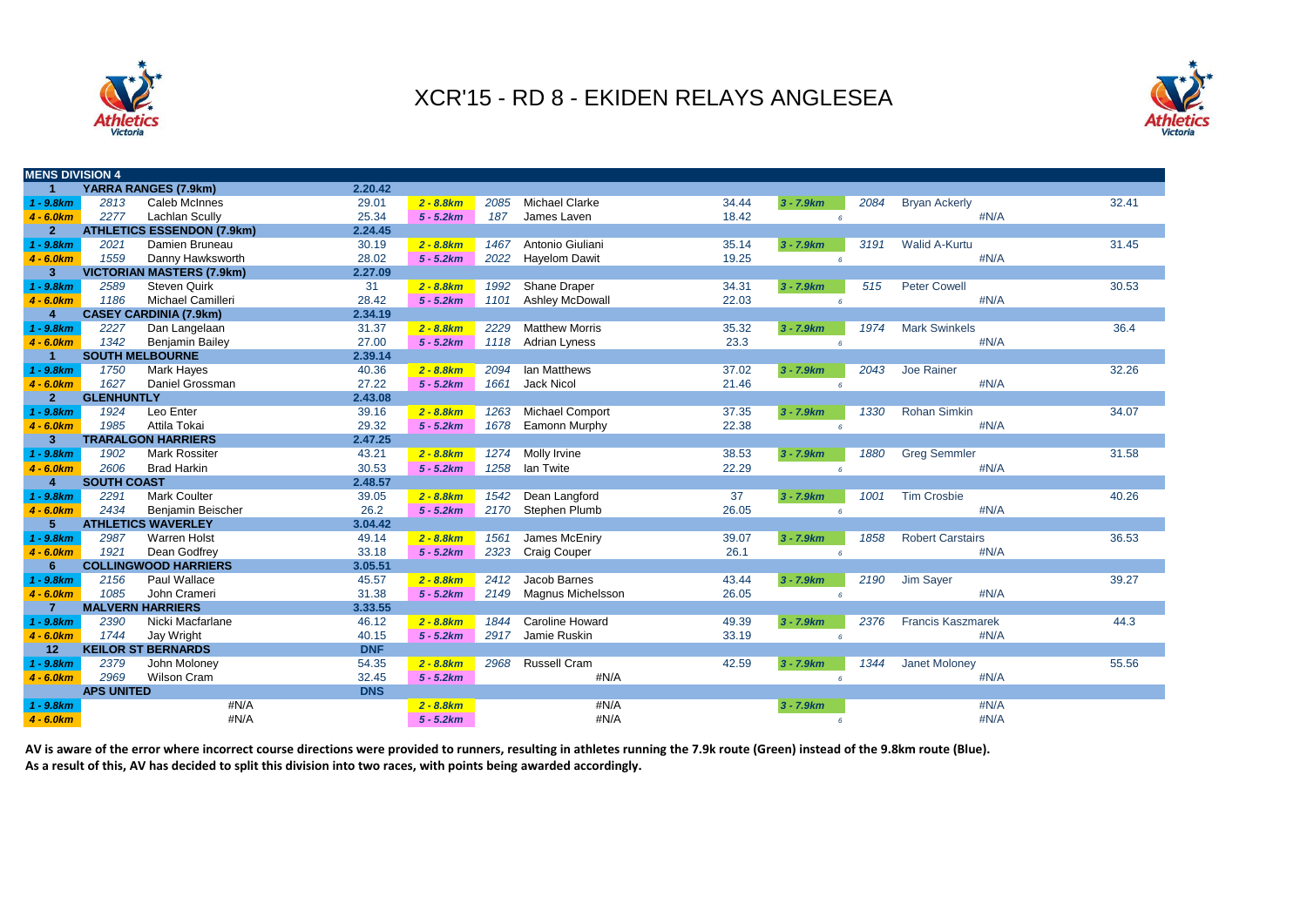



| <b>MENS DIVISION 5</b> |                      |                                   |         |                |            |                        |      |       |             |            |                           |      |       |
|------------------------|----------------------|-----------------------------------|---------|----------------|------------|------------------------|------|-------|-------------|------------|---------------------------|------|-------|
| 1                      |                      | <b>MORNINGTON PENINSULA</b>       | 2.03.43 |                |            |                        |      |       |             |            |                           |      |       |
| $1 - 9.8km$            |                      | 1212 Dion Perry                   | 38.09   | $2 - 8.8 km$   | 2319       | Paul Deacon            |      | 34.56 | $3 - 7.9km$ | 2065       | <b>Mike Manders</b>       |      | 31.25 |
| $4 - 5.2km$            |                      | 1765 Callen Goldsmith             | 19.15   | 5 <sup>1</sup> |            |                        | #N/A |       |             |            |                           | #N/A |       |
| $\overline{2}$         | <b>OLD XAVERIANS</b> |                                   | 2.07.31 |                |            |                        |      |       |             |            |                           |      |       |
| $1 - 9.8km$            | 2333                 | David Martini                     | 38.23   | $2 - 8.8 km$   | 2314       | Rene Da Silva          |      | 34.55 | $3 - 7.9km$ | 2295       | <b>Andrew Law</b>         |      | 29.28 |
| $4 - 5.2km$            | 2438                 | Alexander O'Callaghan             | 24.5    | 5 <sup>1</sup> |            |                        | #N/A |       | $\epsilon$  |            |                           | #N/A |       |
| $\mathbf{3}$           | <b>WILLIAMSTOWN</b>  |                                   | 2.12.41 |                |            |                        |      |       |             |            |                           |      |       |
| $1 - 9.8km$            | 3000                 | Steve Brennan                     | 38.4    | $2 - 8.8 km$   | 2208       | Eero Keranen           |      | 36.43 | $3 - 7.9km$ | 2001       | <b>Greg Cunningham</b>    |      | 35.12 |
| $4 - 5.2km$            | 1947                 | Paul Thomas                       | 22.05   | 5 <sup>1</sup> |            |                        | #N/A |       | $\epsilon$  |            |                           | #N/A |       |
| $\overline{4}$         | <b>GLENHUNTLY</b>    |                                   | 2.18.54 |                |            |                        |      |       |             |            |                           |      |       |
| $1 - 9.8 km$           | 2649                 | <b>Lachlan Preston</b>            | 42.25   | $2 - 8.8 km$   | 1679       | Joseph Murphy          |      | 38.5  | $3 - 7.9km$ | 1071       | <b>Ben Asquith</b>        |      | 35.45 |
| $4 - 5.2km$            | 1572                 | Jian Yen                          | 21.39   | $5-1$          |            |                        | #N/A |       | $\epsilon$  |            |                           | #N/A |       |
| 5                      |                      | <b>DIAMOND VALLEY</b>             | 2.19.18 |                |            |                        |      |       |             |            |                           |      |       |
| $1 - 9.8 km$           | 2126                 | <b>Nick Saunders</b>              | 41.43   | $2 - 8.8 km$   | 2122       | <b>Patrick Clarke</b>  |      | 38.41 | $3 - 7.9km$ | 1917       | Craig Logan               |      | 37.46 |
| $4 - 5.2km$            | 1651                 | Jarryd Cripps                     | 21.09   | 5 <sup>1</sup> |            |                        | #N/A |       | $\epsilon$  |            |                           | #N/A |       |
| 6                      |                      | <b>SOUTH MELBOURNE</b>            | 2.22.54 |                |            |                        |      |       |             |            |                           |      |       |
| $1 - 9.8 km$           | 1506                 | <b>Michael Silvester</b>          | 40.47   | $2 - 8.8 km$   | 1644       | <b>Mark Pinto</b>      |      | 41.26 | $3 - 7.9km$ | 2994       | Simon Dugina              |      | 39.33 |
| $4 - 5.2km$            | 1158                 | Daniel Bowerin                    | 21.08   | $5-1$          |            |                        | #N/A |       | $\epsilon$  |            |                           | #N/A |       |
| $\overline{7}$         |                      | <b>COBURG HARRIERS</b>            | 2.26.08 |                |            |                        |      |       |             |            |                           |      |       |
| $1 - 9.8 km$           | 1355                 | Luong Dao                         | 43.3    | $2 - 8.8 km$   | 2838       | <b>Charles Clark</b>   |      | 44.2  | $3 - 7.9km$ | 1626       | <b>Mark Kelly</b>         |      | 35.44 |
| $4 - 5.2km$            | 1621                 | <b>Mark Harper</b>                | 22.34   | $5-1$          |            |                        | #N/A |       | $\epsilon$  |            |                           | #N/A |       |
| 8                      | <b>KNOX</b>          |                                   | 2.35.13 |                |            |                        |      |       |             |            |                           |      |       |
| $1 - 9.8km$            | 1838                 | Daniel Sheridan                   | 40.26   | $2 - 8.8$ km   | 2259       | Wayne Hogan            |      | 45.55 | $3 - 7.9km$ | 1717       | <b>Philip Crowther</b>    |      | 41.17 |
| $4 - 5.2km$            | 2234                 | James Burren                      | 27.35   | 5 <sup>1</sup> |            |                        | #N/A |       | $\epsilon$  |            |                           | #N/A |       |
| 9                      |                      | <b>IVANHOE HARRIERS</b>           | 2.44.57 |                |            |                        |      |       |             |            |                           |      |       |
| $1 - 9.8km$            | 1327                 | James Lynch                       | 52.06   | $2 - 8.8 km$   | 2974       | <b>Travis McIntosh</b> |      | 43.21 | $3 - 7.9km$ | 1884       | <b>Christopher Struve</b> |      | 40.58 |
| $4 - 5.2km$            | 1053                 | John David                        | 28.32   | 5 <sup>1</sup> |            |                        | #N/A |       | $\epsilon$  |            |                           | #N/A |       |
| 10                     |                      | <b>TRARALGON HARRIERS</b>         | 2.55.36 |                |            |                        |      |       |             |            |                           |      |       |
| $1 - 9.8km$            | 1573                 | Nicola Glover                     | 47.04   | $2 - 8.8 km$   | 2601       | Andrew Legge           |      | 38.03 | $3 - 7.9km$ | 1735       | <b>Todd Houghton</b>      |      | 44.54 |
| $4 - 5.2km$            |                      | 1217 Jennifer Houghton            | 35.56   | 5 <sup>1</sup> |            |                        | #N/A |       |             |            |                           | #N/A |       |
| 11                     |                      | <b>COLLINGWOOD HARRIERS</b>       | 3.00.50 |                |            |                        |      |       |             |            |                           |      |       |
| $1 - 9.8km$            |                      | #N/A                              |         | $2 - 8.8 km$   |            |                        | #N/A |       | $3 - 7.9km$ |            |                           | #N/A |       |
| $4 - 5.2km$            |                      | #N/A                              |         | 5 <sup>1</sup> |            |                        | #N/A |       |             |            |                           | #N/A |       |
|                        |                      | <b>HOBSONS RUNNING CLUB (INV)</b> | 2.12.34 |                |            |                        |      |       |             |            |                           |      |       |
| $1 - 9.8km$            | <b>INV</b>           | Paul Wilkie                       | 40.16   | $2 - 8.8 km$   | <b>INV</b> | Tim Carlin             |      | 37.45 | $3 - 7.9km$ | <b>INV</b> | <b>Rob Grosvenor</b>      |      | 31.26 |
| $4 - 5.2km$            | <b>INV</b>           | <b>Steve Glover</b>               | 23.23   | $5^{\circ}$    |            |                        | #N/A |       | $\epsilon$  |            |                           | #N/A |       |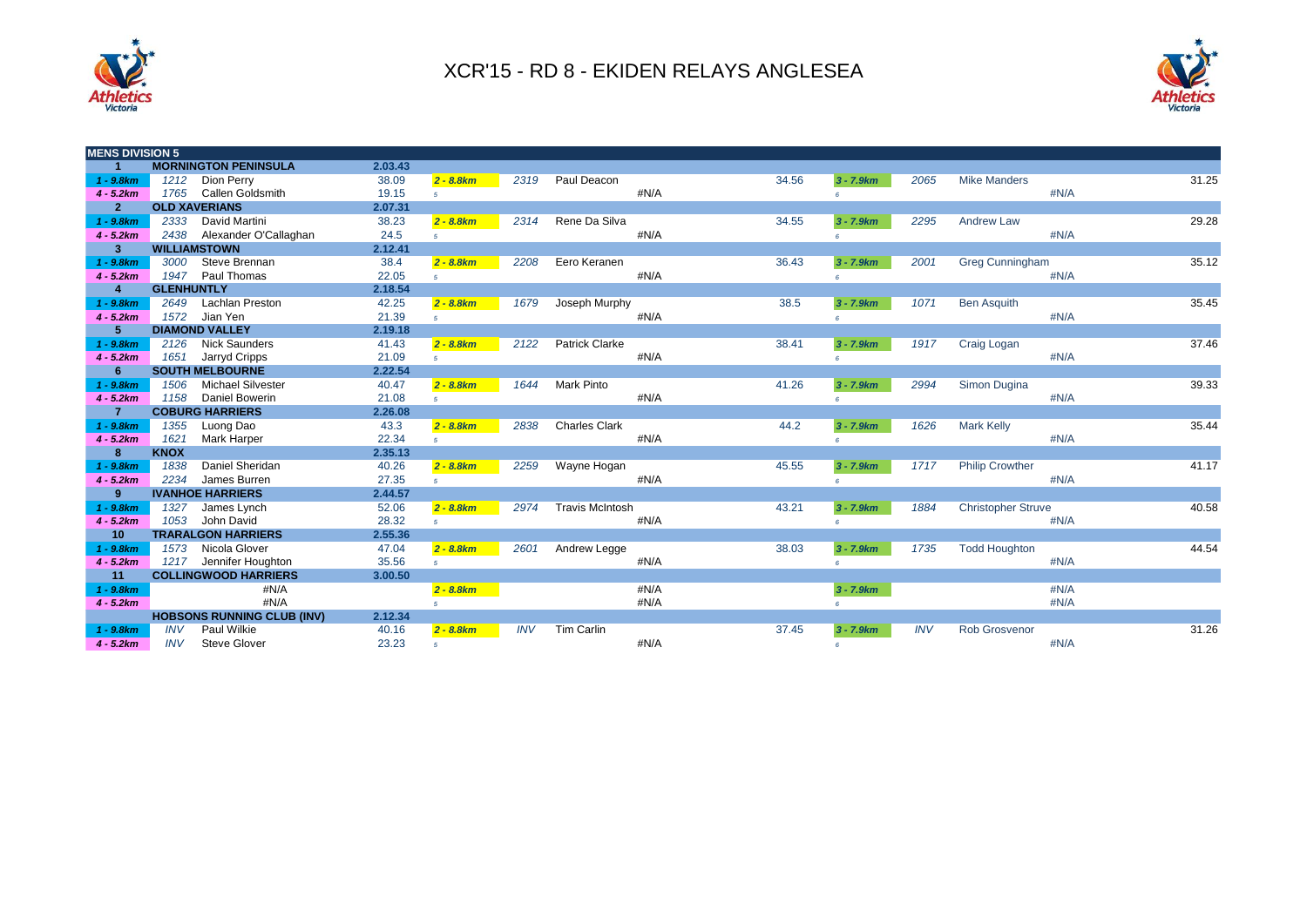



| <b>MENS DIVISION 6</b> |                 |                                   |            |                |            |                           |       |                |            |                            |      |       |
|------------------------|-----------------|-----------------------------------|------------|----------------|------------|---------------------------|-------|----------------|------------|----------------------------|------|-------|
| $\blacktriangleleft$   |                 | <b>WESTERN ATHLETICS</b>          | 2.06.50    |                |            |                           |       |                |            |                            |      |       |
| $1 - 9.8km$            | 2632            | <b>Adam Knowles</b>               | 38.45      | $2 - 8.8 km$   | 2181       | <b>Christopher Downie</b> | 37.16 | $3 - 7.9km$    | 2766       | <b>Indiana Cooper</b>      |      | 31.3  |
| $4 - 5.2km$            |                 | 1133 Luke Hodgart                 | 19.59      | 5 <sup>1</sup> |            | #N/A                      |       | $\epsilon$     |            |                            | #N/A |       |
| 2 <sup>1</sup>         |                 | <b>GEELONG REGION</b>             | 2.08.18    |                |            |                           |       |                |            |                            |      |       |
| $1 - 9.8 km$           |                 | 2950 Charles El-Hage              | 40.19      | $2 - 8.8 km$   | 408        | Jack Hockley Samon        | 35.36 | $3 - 7.9 km$   | 2241       | <b>Christopher Palermo</b> |      | 32.19 |
| $4 - 5.2km$            |                 | 1331 Oliver Loughnan              | 20.04      | $5-1$          |            | #N/A                      |       | 6              |            |                            | #N/A |       |
| $3\phantom{.0}$        |                 | <b>YARRA RANGES</b>               | 2.13.30    |                |            |                           |       |                |            |                            |      |       |
| $1 - 9.8km$            | 1823            | David Mims                        | 42.25      | $2 - 8.8 km$   | 1187       | Jamie Strudley            | 36.54 | $3 - 7.9 km$   | 1476       | <b>Tynan Mims</b>          |      | 31.36 |
| $4 - 5.2km$            |                 | 2263 David Laven                  | 22.41      | 5 <sup>1</sup> |            | #N/A                      |       | 6              |            |                            | #N/A |       |
| $\overline{4}$         |                 | <b>ATHLETICS ESSENDON</b>         | 2.16.24    |                |            |                           |       |                |            |                            |      |       |
| $1 - 9.8km$            | 2025            | Noel White                        | 40.54      | $2 - 8.8 km$   | 1930       | Daniel White              | 37.59 | $3 - 7.9km$    | 1427       | Paul Davidson              |      | 34.35 |
| $4 - 5.2km$            | 1426            | <b>Brian Anderson</b>             | 22.59      | $5-1$          |            | #N/A                      |       | 6              |            |                            | #N/A |       |
| 5 <sup>1</sup>         |                 | <b>ST STEPHENS HARRIERS</b>       | 2.27.27    |                |            |                           |       |                |            |                            |      |       |
| $1 - 9.8km$            |                 | 1813 Matthew Herten               | 39.22      | $2 - 8.8 km$   | 1479       | <b>Greg Schofield</b>     | 47.55 | $3 - 7.9 km$   | 1478       | <b>Brian Carter</b>        |      | 36    |
| $4 - 5.2km$            |                 | 1757 Niklaus Petersen             | 24.1       | $5-1$          |            | #N/A                      |       | $\epsilon$     |            |                            | #N/A |       |
| $6\phantom{1}$         |                 | <b>WILLIAMSTOWN</b>               | 2.30.53    |                |            |                           |       |                |            |                            |      |       |
| $1 - 9.8km$            |                 | 1941 John Gray                    | 44.29      | $2 - 8.8 km$   | 1943       | Innocent Karabagega       | 46.01 | $3 - 7.9km$    | 1938       | <b>Timothy Close</b>       |      | 35.37 |
| $4 - 5.2km$            |                 | 2207 Aidan Keranen                | 24.46      | $5-1$          |            | #N/A                      |       | $\epsilon$     |            |                            | #N/A |       |
| $\overline{7}$         |                 | <b>RICHMOND HARRIERS</b>          | 3.03.57    |                |            |                           |       |                |            |                            |      |       |
| $1 - 9.8 km$           |                 | 1604 Liam Dell                    | 53.08      | $2 - 8.8 km$   | 1603       | Kieran Dell               | 50.54 | $3 - 7.9 km$   | 3088       | <b>Austen Mates</b>        |      | 47.03 |
| $4 - 5.2km$            | 1601            | <b>Brendan Dell</b>               | 32.52      | $5-1$          |            | #N/A                      |       | 6              |            |                            | #N/A |       |
|                        |                 | <b>DIAMOND VALLEY</b>             | <b>DNF</b> |                |            |                           |       |                |            |                            |      |       |
| $1 - 9.8km$            |                 | 1810 Damien Clifford              | 46.39      | $2 - 8.8 km$   | 1667       | Robin Broberg             | 42.03 | $3 - 7.9km$    | 1425       | Alison Bryant-Smith        |      | 28.23 |
| $4 - 5.2km$            |                 | #N/A                              |            | 5 <sup>1</sup> |            | #N/A                      |       | 6              |            |                            | #N/A |       |
|                        |                 | <b>GLENHUNTLY (INV)</b>           | 2.29.18    |                |            |                           |       |                |            |                            |      |       |
| $1 - 9.8km$            |                 | 2372 Lyndon Loader                | 45.06      | $2 - 8.8 km$   | <b>INV</b> | Brussa N                  | 38.59 | $3 - 7.9 km$   | 2301       | <b>Peter Rainey</b>        |      | 39.58 |
| $4 - 5.2km$            | 2397            | <b>Patrick Thien</b>              | 25.15      | 5 <sup>5</sup> |            | #N/A                      |       | 6              |            |                            | #N/A |       |
|                        |                 | <b>ATHLETICS NUNAWADING (INV)</b> | 53.28      |                |            |                           |       |                |            |                            |      |       |
| $1 - 9.8km$            | 1369            | <b>Eddie Smith</b>                | 53.28      | $2 - 8.8 km$   | <b>DNS</b> | #N/A                      |       | $3 - 7.9 km$   | <b>DNS</b> |                            | #N/A |       |
| $4 - 5.2km$            | <b>DNS</b>      | #N/A                              |            | 5 <sup>1</sup> |            | #N/A                      |       | 6              |            |                            | #N/A |       |
|                        | <b>BOX HILL</b> |                                   | <b>DNS</b> |                |            |                           |       |                |            |                            |      |       |
| $1 - 9.8$ km           |                 | #N/A                              |            | $2 - 8.8 km$   |            | #N/A                      |       | $3 - 7.9km$    |            |                            | #N/A |       |
| $4 - 5.2km$            |                 | #N/A                              |            | 5 <sup>1</sup> |            | #N/A                      |       | 6              |            |                            | #N/A |       |
|                        |                 | <b>COLLINGWOOD HARRIERS</b>       | <b>DNS</b> |                |            |                           |       |                |            |                            |      |       |
| $1 - 9.8km$            |                 | #N/A                              |            | $2 - 8.8 km$   |            | #N/A                      |       | $3 - 7.9 km$   |            |                            | #N/A |       |
| $4 - 5.2km$            |                 | #N/A                              |            | 5 <sup>1</sup> |            | #N/A                      |       | 6 <sup>1</sup> |            |                            | #N/A |       |
|                        | <b>MACCABI</b>  |                                   | <b>DNS</b> |                |            |                           |       |                |            |                            |      |       |
| $1 - 9.8$ km           |                 | #N/A                              |            | $2 - 8.8 km$   |            | #N/A                      |       | $3 - 7.9 km$   |            |                            | #N/A |       |
| $4 - 5.2km$            |                 | #N/A                              |            | 5 <sup>1</sup> |            | #N/A                      |       | 6              |            |                            | #N/A |       |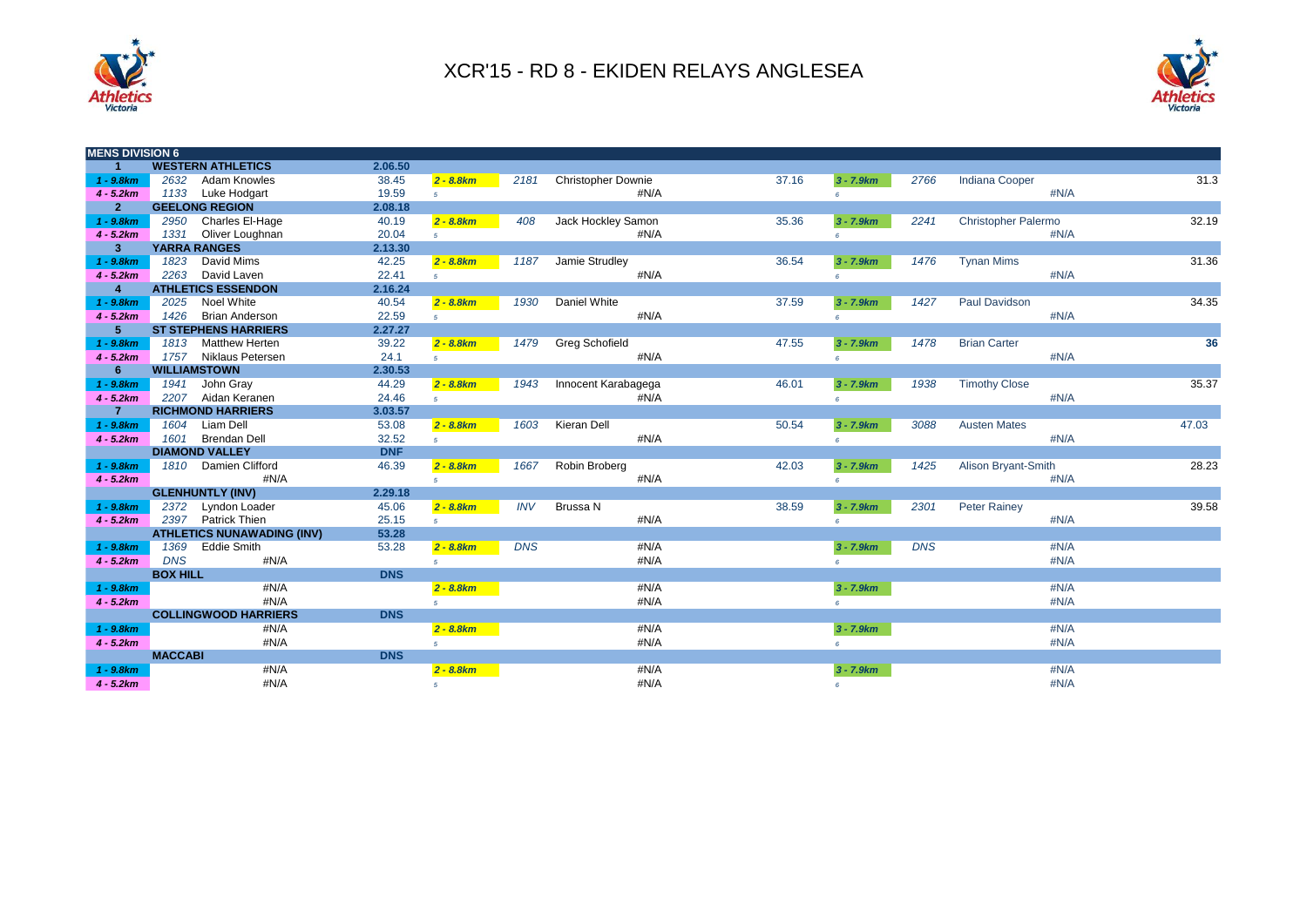



| <b>WESTERN ATHLETICS #1</b><br>$\blacktriangleleft$<br>2.20.09<br>1060<br>$1 - 9.8$ km<br>Adrian Jeffkins<br>42.22<br>1059<br>Peter Cashin<br>$2 - 8.8 km$<br>1403<br>Kirk Shanahan<br>20.01<br>#N/A<br>$4 - 5.2km$<br>$\overline{5}$<br>$\overline{2}$<br><b>SOUTH MELBOURNE #1</b><br>2.21.05 |                                                                              |
|-------------------------------------------------------------------------------------------------------------------------------------------------------------------------------------------------------------------------------------------------------------------------------------------------|------------------------------------------------------------------------------|
|                                                                                                                                                                                                                                                                                                 |                                                                              |
|                                                                                                                                                                                                                                                                                                 | 39.58<br>1607<br>Alan Hammond<br>37.46<br>$3 - 7.9 km$                       |
|                                                                                                                                                                                                                                                                                                 | #N/A<br>6                                                                    |
|                                                                                                                                                                                                                                                                                                 |                                                                              |
| 42.51<br>$1 - 9.8$ km<br>2860<br><b>Warren Oliver</b><br>1951<br>$2 - 8.8 km$<br>Robert Adin                                                                                                                                                                                                    | 42.57<br><b>Blair Hainsworth</b><br>37.14<br>$3 - 7.9 km$<br>1568            |
| 1625<br><b>Ben Thomas</b><br>22.55<br>#N/A<br>$4 - 5.2km$<br>$\overline{5}$                                                                                                                                                                                                                     | #N/A<br>6                                                                    |
| 3<br><b>MORNINGTON PENINSULA</b><br>2.29.18                                                                                                                                                                                                                                                     |                                                                              |
| 40.15<br>$2 - 8.8 km$<br>$1 - 9.8$ km<br>2169<br>Wil Pratt<br><b>Clinton Fraser</b><br>1332                                                                                                                                                                                                     | Sue Clark<br>45.08<br>$3 - 7.9km$<br>3112<br>38.39                           |
| 25.16<br><b>Oscar Pratt</b><br>#N/A<br>$4 - 5.2km$<br>2961<br>$\overline{5}$                                                                                                                                                                                                                    | #N/A<br>6 <sup>1</sup>                                                       |
| $\overline{4}$<br><b>YARRA RANGES #1</b><br>2.36.08                                                                                                                                                                                                                                             |                                                                              |
| Justin Eagleton<br>$1 - 9.8$ km<br>2087<br>43.16<br>$2 - 8.8$ km<br>2173<br><b>Gerard Thrall</b>                                                                                                                                                                                                | 45.03<br><b>Craig Hewitson</b><br>39.13<br>$3 - 7.9km$<br>1610               |
| 2394<br>Jayden Clarke<br>28.36<br>#N/A<br>$4 - 5.2km$<br>5                                                                                                                                                                                                                                      | #N/A<br>6                                                                    |
| 5 <sup>5</sup><br><b>GEELONG REGION</b><br>2.43.00                                                                                                                                                                                                                                              |                                                                              |
| 1297<br>47.37<br>$1 - 9.8$ km<br>Shane Holliday<br>$2 - 8.8$ km<br>2888<br>Ben Lyons                                                                                                                                                                                                            | 36.24<br>3196<br><b>Trevor Dess</b><br>36.05<br>$3 - 7.9km$                  |
| 1774<br>27.54 <sub>5</sub><br>#N/A<br>$4 - 5.2km$<br>Peter Samon                                                                                                                                                                                                                                | #N/A<br>6                                                                    |
| 6<br><b>ATHLETICS ESSENDON</b><br>2.46.46                                                                                                                                                                                                                                                       |                                                                              |
| 1079<br>Justin Mclaren<br>53.07<br>$1 - 9.8km$<br>$2 - 8.8$ km<br>1429<br>Stephen Murphy                                                                                                                                                                                                        | Darran Hill<br>44.09<br>$3 - 7.9km$<br>1932<br>44.28                         |
| 2030<br>$4 - 5.2km$<br><b>Kenneth Hall</b><br>24.57 <sub>5</sub><br>#N/A                                                                                                                                                                                                                        | #N/A<br>6 <sup>1</sup>                                                       |
| $\overline{7}$<br><b>WESTERN ATHLETICS #2</b><br>2.48.57                                                                                                                                                                                                                                        |                                                                              |
| $1 - 9.8$ km<br>1065<br><b>Ben Mudie</b><br>46.03<br>$2 - 8.8 km$<br>2828<br>Alex Mudie                                                                                                                                                                                                         | <b>Thomas Glover</b><br>37.38<br>44.44<br>$3 - 7.9 km$<br>1521               |
| 3331<br><b>Mark Sharp</b><br>25.22<br>#N/A<br>$4 - 5.2km$<br>$5^{\circ}$                                                                                                                                                                                                                        | #N/A<br>$6^{\circ}$                                                          |
| <b>COBURG HARRIERS</b><br>2.57.52<br>8                                                                                                                                                                                                                                                          |                                                                              |
| $1 - 9.8$ km<br>1458<br><b>Michael Meaney</b><br>50.22<br>$2 - 8.8 km$<br>2940<br>Gary Blake                                                                                                                                                                                                    | Regina Magierowski<br>43.49<br>$3 - 7.9km$<br>2114<br>51.27                  |
| 1358<br>Jackie Steel<br>32.14<br>#N/A<br>$4 - 5.2km$<br>$\overline{5}$                                                                                                                                                                                                                          | #N/A<br>6                                                                    |
| 9<br><b>KNOX</b><br>3.02.43                                                                                                                                                                                                                                                                     |                                                                              |
|                                                                                                                                                                                                                                                                                                 |                                                                              |
|                                                                                                                                                                                                                                                                                                 |                                                                              |
| 2664<br><b>Michael Booker</b><br>49.55<br>$1 - 9.8$ km<br>$2 - 8.8$ km<br>1855<br>Rodney Prime                                                                                                                                                                                                  | 40.07<br>2212<br><b>Phillip Sheridan</b><br>53.51<br>$3 - 7.9km$             |
| Jonas Wilson<br>24.5<br>#N/A<br>1840<br>$4 - 5.2km$<br>$\sqrt{5}$                                                                                                                                                                                                                               | #N/A<br>6 <sup>1</sup>                                                       |
| 2.20.32<br>YARRA RANGES #2 (INV)                                                                                                                                                                                                                                                                |                                                                              |
| <b>INV</b><br>37.05<br>$2 - 8.8 km$<br>$1 - 9.8$ km<br>Andre Waring<br><b>INV</b><br>Luke Kasper<br>$4 - 5.2km$<br><b>INV</b><br><b>Andrew Peeler</b><br>#N/A                                                                                                                                   | <b>Connor Thrall</b><br>44.56<br>$3 - 7.9 km$<br><b>INV</b><br>34.26<br>#N/A |
| 24.05<br>$\overline{5}$<br><b>SOUTH MELBOURNE #2 (INV)</b><br>1.28.27                                                                                                                                                                                                                           | 6 <sup>1</sup>                                                               |
| 2348<br>49.29<br>#N/A                                                                                                                                                                                                                                                                           | #N/A                                                                         |
| Dean Fergie<br>$1 - 9.8$ km<br>$2 - 8.8 km$<br><b>INV</b><br>38.58<br>#N/A<br><b>Brett McKay</b><br>$4 - 5.2km$<br>$\overline{5}$                                                                                                                                                               | $3 - 7.9km$<br>#N/A<br>$6^{\circ}$                                           |
| 52.29                                                                                                                                                                                                                                                                                           |                                                                              |
| <b>MENTONE (INV)</b><br>2193<br>52.29                                                                                                                                                                                                                                                           |                                                                              |
| #N/A<br><b>Brett Jenkins</b><br>$1 - 9.8$ km<br>$2 - 8.8 km$<br>#N/A<br>#N/A<br>$4 - 5.2km$<br>5 <sup>1</sup>                                                                                                                                                                                   | #N/A<br>$3 - 7.9km$<br>#N/A<br>$6 -$                                         |
| <b>DNS</b>                                                                                                                                                                                                                                                                                      |                                                                              |
| <b>CASEY CARDINIA</b><br>#N/A<br>#N/A<br>$1 - 9.8$ km<br>$2 - 8.8 km$                                                                                                                                                                                                                           | #N/A<br>$3 - 7.9km$                                                          |
| #N/A<br>#N/A<br>$4 - 5.2km$<br>5 <sup>5</sup>                                                                                                                                                                                                                                                   | #N/A<br>6 <sup>1</sup>                                                       |
| <b>DONCASTER</b><br><b>DNS</b>                                                                                                                                                                                                                                                                  |                                                                              |
| #N/A<br>#N/A<br>$1 - 9.8km$<br>$2 - 8.8 km$                                                                                                                                                                                                                                                     | #N/A<br>$3 - 7.9km$                                                          |
| #N/A<br>#N/A<br>$4 - 5.2km$<br>5 <sub>5</sub>                                                                                                                                                                                                                                                   | #N/A<br>6 <sup>1</sup>                                                       |
| <b>OLD XAVERIANS</b><br><b>DNS</b>                                                                                                                                                                                                                                                              |                                                                              |
| #N/A<br>#N/A<br>$1 - 9.8$ $km$<br>$2 - 8.8 km$                                                                                                                                                                                                                                                  | #N/A<br>$3 - 7.9 km$                                                         |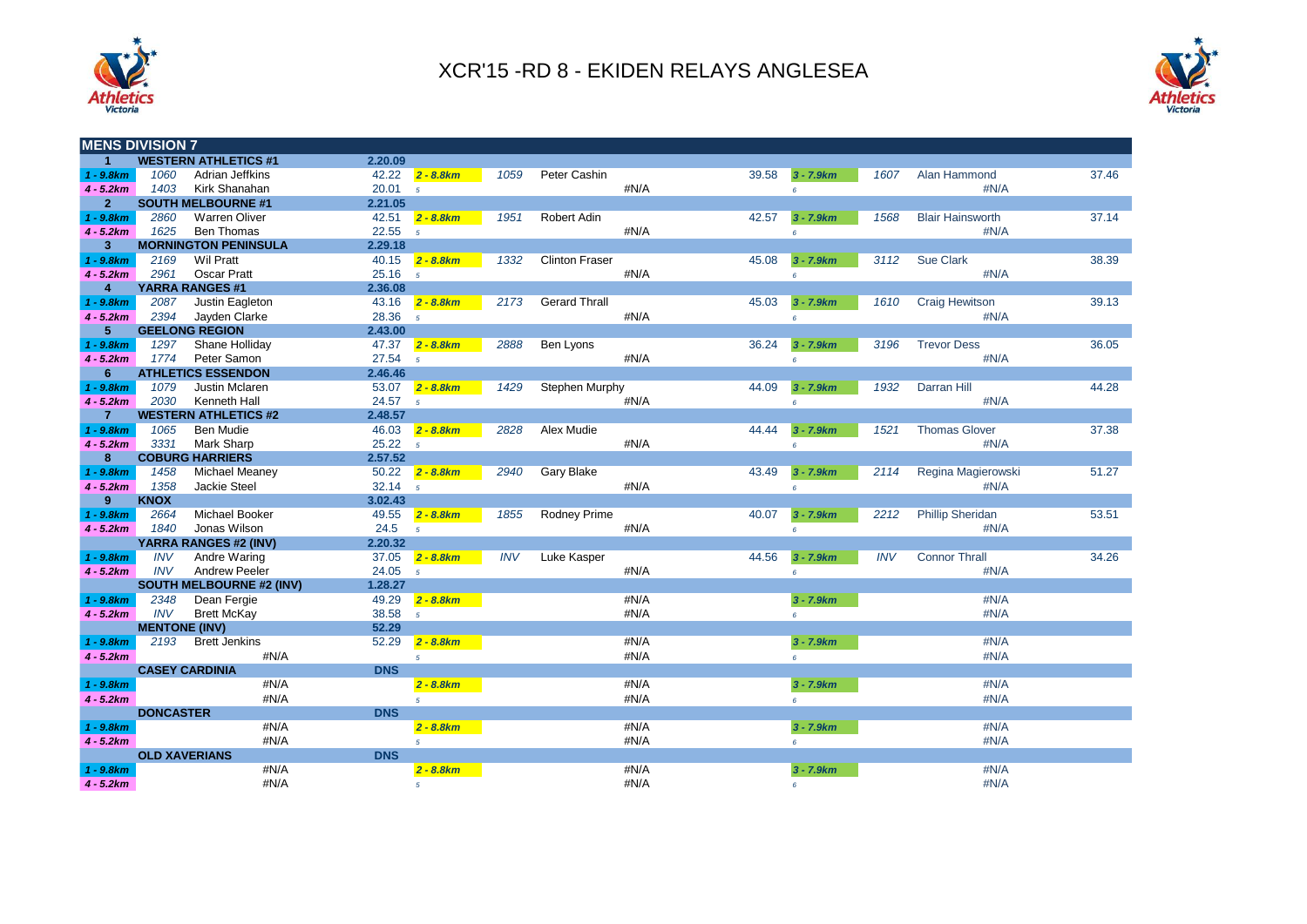



| <b>WOMEN PREMIER DIVISION</b> |                   |                             |         |              |      |                         |       |                |            |                 |       |
|-------------------------------|-------------------|-----------------------------|---------|--------------|------|-------------------------|-------|----------------|------------|-----------------|-------|
| 1                             |                   | <b>KNOX ATHLETICS</b>       | 2.18.04 |              |      |                         |       |                |            |                 |       |
| 1 - 9.8km                     | 1552              | Kate Seibold                | 37.41   | $2 - 8.8 km$ | 1260 | Karen Thorp             | 35.46 | $3 - 6.0$ $km$ | 1537       | Samantha Prime  | 25.17 |
| $4 - 5.2km$                   | 559               | Susanne Wilson              | 21.01   | $5 - 4.6km$  | 2074 | Anna Macdonald          | 18.19 |                | 6          | #N/A            |       |
| $\mathbf{2}$                  | <b>GLENHUNTLY</b> |                             | 2.18.57 |              |      |                         |       |                |            |                 |       |
| $1 - 9.8$ $km$                | 1536              | Amelia Aslanides            | 39      | $2 - 8.8 km$ | 1027 | Cassie Higham           | 33.34 | $3 - 6.0km$    | 2269       | Julia Edwards   | 26.12 |
| $4 - 5.2km$                   | 1320              | Rebecca Beagley             | 21.08   | $5 - 4.6km$  | 2779 | Laura Eades             | 19.03 |                |            | #N/A            |       |
| 3                             |                   | <b>COLLINGWOOD HARRIERS</b> | 2.19.59 |              |      |                         |       |                |            |                 |       |
| $1 - 9.8$ $km$                | 1086              | Virginia Moloney            | 36.36   | $2 - 8.8 km$ | 1681 | Erchana Murray-Bartlett | 34.51 | $3 - 6.0km$    | 2281       | kara landells   | 28.06 |
| $4 - 5.2km$                   | 2407              | Susan Michelsson            | 20.31   | $5 - 4.6km$  | 2696 | Rebecca Webb            | 19.55 |                | $\epsilon$ | #N/A            |       |
| 4                             |                   | <b>GEELONG REGION</b>       | 2.21.26 |              |      |                         |       |                |            |                 |       |
| $1 - 9.8$ $km$                | 120               | Sarah Waters                | 37.4    | $2 - 8.8 km$ | 2206 | Cara Peake              | 36.01 | $3 - 6.0$ $km$ | 73         | Coreena Cleland | 26.51 |
| $4 - 5.2km$                   | 433               | Natalya Hall-Dekleva        | 22.01   | $5 - 4.6km$  | 56   | Corrin Demeo            | 18.53 |                | 6          | #N/A            |       |
| 5                             |                   | <b>SOUTH MELBOURNE</b>      | 2.22.57 |              |      |                         |       |                |            |                 |       |
| $1 - 9.8km$                   | 1025              | Bronwyn Humphrys            | 39.15   | $2 - 8.8 km$ | 1665 | Alana Plymin            | 34.49 | $3 - 6.0$ km   | 1495       | Joanne Ritson   | 26.4  |
| $4 - 5.2km$                   | 1731              | <b>Claire Thomas</b>        | 21.28   | $5 - 4.6km$  |      | 1716 Kim Wen            | 20.42 |                |            | #N/A            |       |
| 6                             | <b>BOX HILL</b>   |                             | 2.23.34 |              |      |                         |       |                |            |                 |       |
| $1 - 9.8km$                   | 544               | Julie Norney                | 37.4    | $2 - 8.8 km$ |      | 2516 Hayley Tomlinson   | 39.04 | $3 - 6.0km$    | 1241       | Georgie Meehan  | 27.23 |
| $4 - 5.2km$                   | 2417              | Grace Kalac                 | 20.38   | $5 - 4.6km$  |      | 2110 Sarah Cant         | 18.47 |                | 6          | #N/A            |       |
| $\overline{7}$                |                   | <b>MELBOURNE UNIVERSITY</b> | 2.26.58 |              |      |                         |       |                |            |                 |       |
| $1 - 9.8km$                   | 1425              | Alison Bryant-Smith         | 41.46   | $2 - 8.8 km$ | 2662 | Aislinn Prendergast     | 36.58 | $3 - 6.0km$    | 65         | Amanda Paulin   | 26.01 |
| $4 - 5.2km$                   | 1167              | Ella Trimboli               | 22.36   | $5 - 4.6km$  | 2288 | <b>Martine Botha</b>    | 19.37 |                | 6          | #N/A            |       |
| 8                             |                   | <b>BALLARAT REGION</b>      | 2.37.58 |              |      |                         |       |                |            |                 |       |
| $1 - 9.8km$                   | 489               | <b>Michelle Hawkes</b>      | 43.47   | $2 - 8.8 km$ | 248  | Natasha Typuszak        | 37.21 | $3 - 6.0$ km   | 231        | Angela Williams | 26.48 |
| $4 - 5.2km$                   | 1672              | Karla Treweek               | 23.26   | $5 - 4.6km$  | 1891 | <b>Alison Fidler</b>    | 21.38 |                | 6          | #N/A            |       |
| 9                             |                   | <b>DIAMOND VALLEY</b>       | 2.38.33 |              |      |                         |       |                |            |                 |       |
| $1 - 9.8km$                   | 2053              | Jessica Campbell            | 42.59   | $2 - 8.8 km$ | 2162 | Tarryn Whitmore         | 39.09 | $3 - 6.0$ $km$ | 1711       | Maryann Murray  | 29.34 |
| $4 - 5.2km$                   | 2054              | Laura Campbell              | 22.57   | $5 - 4.6km$  | 173  | Shania Murray           | 18.51 |                | 6          | #N/A            |       |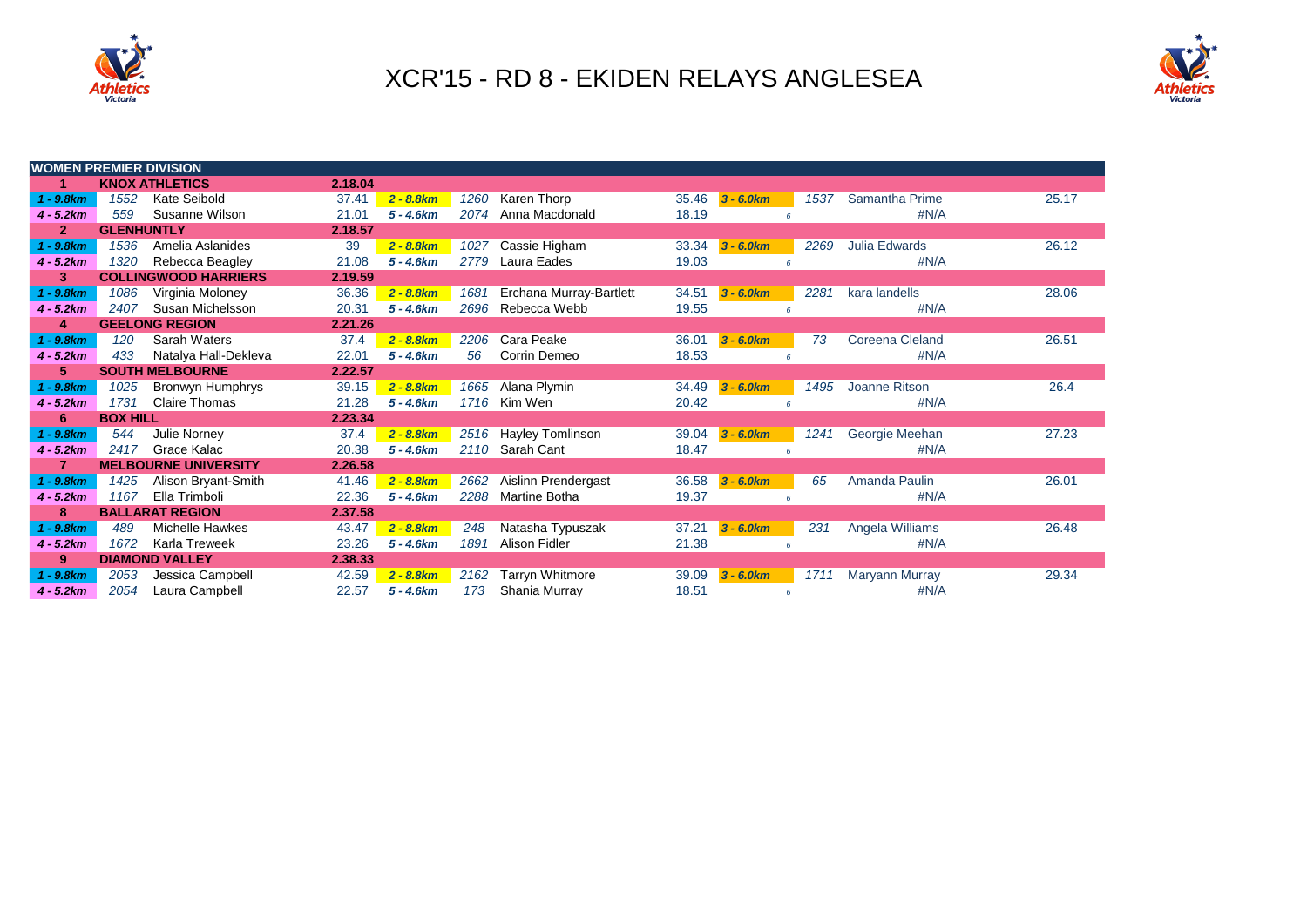



| <b>WOMEN DIVISION 2</b> |                   |                             |         |                |      |                           |      |                     |                 |                          |       |
|-------------------------|-------------------|-----------------------------|---------|----------------|------|---------------------------|------|---------------------|-----------------|--------------------------|-------|
| 1 <sup>1</sup>          |                   | <b>WESTERN ATHLETICS</b>    | 1.59.06 |                |      |                           |      |                     |                 |                          |       |
| $1 - 9.8 km$            | 1449              | <b>Brianna Bunworth</b>     | 40.47   | $2 - 7.9 km$   |      | 1382 Nardine Bainbridge   |      | $33.15$ 3 - 6.0km   | 1131            | <b>Claire Hodgart</b>    | 27.04 |
| $4 - 4.6km$             | 2045              | Rochelle Kennedy            | 18.02   | 5 <sup>5</sup> |      | #N/A                      |      |                     | $\epsilon$      | #N/A                     |       |
| 2 <sup>1</sup>          |                   | <b>MORNINGTON PENINSULA</b> | 2.01.18 |                |      |                           |      |                     |                 |                          |       |
| $1 - 9.8km$             | 2807              | Samantha Wallace            | 39.37   | $2 - 7.9km$    |      | 1550 Stephanie Kondogonis |      | $33.01$ 3 - 6.0km   | 1162            | <b>Rebecca Rogers</b>    | 28.95 |
| $4 - 4.6km$             | 2806              | Debra Neil                  | 19.33   | 5 <sup>5</sup> |      | #N/A                      |      |                     | $\epsilon$      | #N/A                     |       |
| 3                       | <b>GLENHUNTLY</b> |                             | 2.04.18 |                |      |                           |      |                     |                 |                          |       |
| $1 - 9.8km$             | 1857              | <b>Bridget Wetherall</b>    | 41.31   | $2 - 7.9 km$   |      | 1343 Stacey Bulger        |      | 34.49 3 - 6.0km     | 1051            | <b>Dana Dekkers</b>      | 28.01 |
| $4 - 4.6km$             | 2986              | Katherine Alexander         | 19.57   | 5 <sup>1</sup> |      | #N/A                      |      |                     |                 | #N/A                     |       |
| 4                       |                   | <b>OLD XAVERIANS</b>        | 2.05.08 |                |      |                           |      |                     |                 |                          |       |
| $1 - 9.8km$             | 2109              | Sophie Ryan                 | 38.45   | $2 - 7.9 km$   |      | 2784 Rebecca Barry        |      | 39.16 3 - 6.0km     | 1500            | <b>Adrienne Meek</b>     | 32.13 |
| $4 - 4.6km$             | 2455              | <b>Penelope Townshend</b>   | 19.54   | 5 <sup>1</sup> |      | #N/A                      |      |                     |                 | #N/A                     |       |
| 5                       |                   | <b>SOUTH MELBOURNE</b>      | 2.08.52 |                |      |                           |      |                     |                 |                          |       |
| $1 - 9.8km$             | 2187              | <b>Sharon Nannery</b>       | 40.59   | $2 - 7.9 km$   |      | 1539 Denise Bennett       |      | $36.52$ 3 - 6.0km   | 1632            | <b>Helena Cairney</b>    | 30.3  |
| $4 - 4.6km$             |                   | 3294 Laura Aston            | 20.27   | $5^{\circ}$    |      | #N/A                      |      |                     | $\epsilon$      | #N/A                     |       |
| 6                       | <b>MENTONE</b>    |                             | 2.08.59 |                |      |                           |      |                     |                 |                          |       |
| $1 - 9.8km$             | 1695              | Claire Johnson              | 41.41   | $2 - 7.9km$    |      | 1886 Helen Bryan          |      | $36.33$ $3 - 6.0km$ | 2194            | <b>Heather Whitaker</b>  | 29.33 |
| $4 - 4.6km$             | 2194              | <b>Heather Whitaker</b>     | 29.32   | 5 <sup>1</sup> |      | 2480 Grace Gordon         | 21.4 |                     | $6\overline{6}$ | #N/A                     |       |
| $\overline{7}$          |                   | <b>ST STEPHENS HARRIERS</b> | 2.13.59 |                |      |                           |      |                     |                 |                          |       |
| $1 - 9.8$ km            | 1457              | <b>Whitney Sharpe</b>       | 40.17   | $2 - 7.9km$    |      | 1444 Sally Naylor         |      | $37.21$ $3 - 6.0km$ | 1388            | <b>Carmel Moorhead</b>   | 32.29 |
| $4 - 4.6km$             | 2268              | Alexandra Nolan             | 23.54   | $5^{\circ}$    |      | #N/A                      |      |                     | $6\overline{6}$ | #N/A                     |       |
| 8                       |                   | <b>ATHLETICS ESSENDON</b>   | 2.14.02 |                |      |                           |      |                     |                 |                          |       |
| $1 - 9.8$ km            | 1289              | Jaimie Vernon               | 42.26   | $2 - 7.9km$    | 1466 | Isabelle Gerardi          |      | $34.36$ 3 - 6.0km   | 2418            | Erin Rayner              | 29.56 |
| $4 - 4.6km$             | 1927              | Melissa Hardiman            | 29.46   | $5^{\circ}$    |      | #N/A                      |      |                     | $6\overline{6}$ | #N/A                     |       |
| $9^{\circ}$             | <b>DONCASTER</b>  |                             | 2.18.34 |                |      |                           |      |                     |                 |                          |       |
| $1 - 9.8km$             | 2527              | <b>Kate Downward</b>        | 45.5    | $2 - 7.9km$    |      | 2526 Claire Walpole       |      | $34.58$ 3 - 6.0km   | 2983            | <b>Samantha Carberry</b> | 33.46 |
| $4 - 4.6km$             | 2547              | <b>Renee Williams</b>       | 29.34   | $5^{\circ}$    |      | #N/A                      |      |                     | $6\overline{6}$ | #N/A                     |       |
| 10 <sup>°</sup>         |                   | <b>ATHLETICS WAVERLEY</b>   | 2.43.54 |                |      |                           |      |                     |                 |                          |       |
| $1 - 9.8$ km            | 1370              | Janice Marston              | 49.44   | $2 - 7.9km$    |      | 1705 Emily Stokes         |      | $44.18$ 3 - 6.0km   | 1139            | <b>Clare Holst</b>       | 39.4  |
| $4 - 4.6km$             |                   | 1877 Simone Albiston        | 29.1    | $5^{\circ}$    |      | #N/A                      |      |                     | $6^{\circ}$     | #N/A                     |       |
| <b>DNS</b>              | <b>BOX HILL</b>   |                             |         |                |      |                           |      |                     |                 |                          |       |
| $1 - 9.8$ km            |                   | #N/A                        |         | $2 - 7.9km$    |      | #N/A                      |      | $3 - 6.0 km$        |                 | #N/A                     |       |
| $4 - 4.6km$             |                   | #N/A                        |         | $\sqrt{5}$     |      | #N/A                      |      |                     | $6\overline{6}$ | #N/A                     |       |
| <b>DNS</b>              |                   | <b>MALVERN HARRIERS</b>     |         |                |      |                           |      |                     |                 |                          |       |
| $1 - 9.8$ km            |                   | #N/A                        |         | $2 - 7.9km$    |      | #N/A                      |      | $3 - 6.0 km$        |                 | #N/A                     |       |
| $4 - 4.6km$             |                   | #N/A                        |         | $5^{\circ}$    |      | #N/A                      |      |                     | 6               | #N/A                     |       |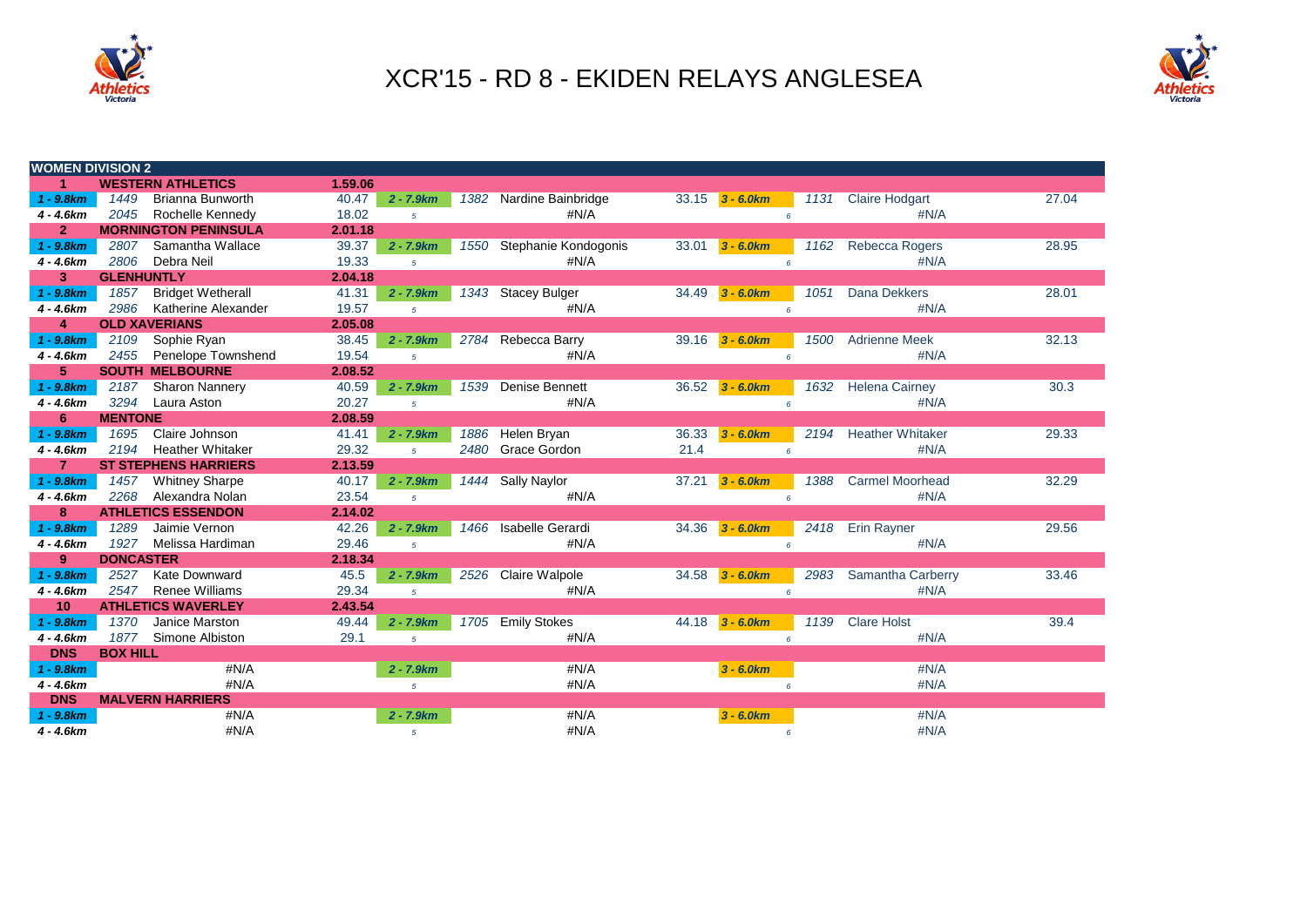



| <b>WOMEN DIVISION 3</b>   |                  |                                        |         |             |            |                        |       |            |      |
|---------------------------|------------------|----------------------------------------|---------|-------------|------------|------------------------|-------|------------|------|
| 1                         | <b>FRANKSTON</b> |                                        | 2.06.46 |             |            |                        |       |            |      |
| $1 - 9.8$ km              | 2512             | Renee Owen                             | 44.37   | $2 - 7.9km$ |            | 1145 Kelsey Walton     | 36.21 |            | #N/A |
| $3 - 6.0km$               | 1010             | Megan Szirom                           | 29.35   | 4 - 4.6km   |            | 2165 Gemma Maini       | 16.13 | $\epsilon$ | #N/A |
| $\overline{2}$            |                  | <b>GEELONG REGION</b>                  | 2.10.46 |             |            |                        |       |            |      |
| $1 - 9.8km$               | 1794             | <b>Renee Fuller</b>                    | 43.44   | $2 - 7.9km$ | 2972       | <b>Katherine Frick</b> | 38.04 |            | #N/A |
| $3 - 6.0km$               | 1046             | Sarah Walker                           | 28.55   | $4 - 4.6km$ |            | 1434 Susan Howell      | 21    | $\epsilon$ | #N/A |
| 3                         |                  | <b>COBURG HARRIERS</b>                 | 2.11.09 |             |            |                        |       |            |      |
| $1 - 9.8km$               | 557              | Stacey Van Dueren                      | 42.25   | $2 - 7.9km$ | 2772       | Stefanie-Marie Modesti | 34.35 |            | #N/A |
| $3 - 6.0km$               | 1882             | <b>Carmel Taylor</b>                   | 31.49   | $4 - 4.6km$ |            | 1584 Carlee Blanchard  | 22.2  | 6          | #N/A |
| 4                         |                  | <b>RICHMOND HARRIERS</b>               | 2.11.52 |             |            |                        |       |            |      |
| $1 - 9.8km$               | 2485             | Maddie Lawson                          | 39.55   | $2 - 7.9km$ | 1020       | Rebecca Xuereb         | 38.49 |            | #N/A |
| $3 - 6.0km$               | 2217             | Pauline Allan                          | 32.47   | $4 - 4.6km$ |            | 2163 Anna Tinkler      | 20.16 | 6          | #N/A |
| $5\phantom{.0}$           |                  | <b>SOUTH MELBOURNE</b>                 | 2.16.19 |             |            |                        |       |            |      |
| $1 - 9.8km$               | 2237             | Rosa Law                               | 48.25   | $2 - 7.9km$ | 1534       | Erin Corbyn            | 35.31 |            | #N/A |
| $3 - 6.0 km$              |                  | Sophie Keough                          | 32.06   | $4 - 4.6km$ |            | 1489 Frances Taylor    | 20.17 | 6          | #N/A |
| 6                         |                  | <b>MELBOURNE UNIVERSITY</b>            | 2.17.54 |             |            |                        |       |            |      |
| $1 - 9.8km$               | 1122             | Claire Boulange                        | 43.07   | $2 - 7.9km$ | 3210       | <b>Ilka Barr</b>       | 39.02 |            | #N/A |
| $3 - 6.0km$               | 1163             | <b>Marie Parsons</b>                   | 33.36   | $4 - 4.6km$ | 1021       | Alexandra Bull         | 22.05 | $\epsilon$ | #N/A |
| $\overline{7}$            |                  | <b>WESTERN ATHLETICS</b>               | 2.19.29 |             |            |                        |       |            |      |
| $1 - 9.8km$               | 1872             | Belinda Keogh                          | 46.03   | $2 - 7.9km$ | 1522       | Chelsea Morley         | 37.18 |            | #N/A |
| $3 - 6.0km$               | 3111             | Stephanie Thomas                       | 34.06   | $4 - 4.6km$ |            | 1161 Mechelle Lane     | 22.02 | 6          | #N/A |
| 8                         |                  | <b>WILLIAMSTOWN</b>                    | 2.23.19 |             |            |                        |       |            |      |
| $1 - 9.8km$               | 1946             | Dolores Quinn                          | 44.26   | $2 - 7.9km$ | 1983       | <b>Tammy Gonzalez</b>  | 39.46 |            | #N/A |
| $3 - 6.0km$               | 1944             | Rose McVicar                           | 34.36   | $4 - 4.6km$ |            | 2002 Sara Keranen      | 24.31 | 6          | #N/A |
| 9                         |                  | <b>COLLINGWOOD HARRIERS</b>            | 2.26.56 |             |            |                        |       |            |      |
| $1 - 9.8km$               | 2340             | Francesca Black                        | 48.38   | $2 - 7.9km$ | 2532       | Alicea Burns           | 42.6  |            | #N/A |
| $3 - 6.0 km$              | 2339             | Carly Black                            | 31.59   | $4 - 4.6km$ |            | 2340 Francesca Black   | 23.03 | $\epsilon$ | #N/A |
| 10                        |                  | <b>DIAMOND VALLEY</b>                  | 2.35.16 |             |            |                        |       |            |      |
| $1 - 9.8km$               | 1795             | Caitlyn Broberg                        | 49.34   | $2 - 7.9km$ | 2052       | Sarah Papadopoulos     | 45.42 |            | #N/A |
| $3 - 6.0 km$              | 1393             | Karen Quinn                            | 37.32   | $4 - 4.6km$ |            | 2504 Lauren Collis     | 22.28 | $\epsilon$ | #N/A |
| 11                        |                  | <b>CASEY CARDINIA</b>                  | 2.42.36 |             |            |                        |       |            |      |
| $1 - 9.8km$               | 2037             | Joanne Pratt                           | 46.16   | $2 - 7.9km$ | 1155       | Holly Webber           | 51.47 |            | #N/A |
| $3 - 6.0km$               | 2038             | <b>Megan Pratt</b>                     | 37.09   | $4 - 4.6km$ |            | 2228 Kara Langelaan    | 27.24 | $\epsilon$ | #N/A |
|                           |                  | <b>GLENHUNTLY (INV)</b>                | 2.11.50 |             |            |                        |       |            |      |
| $1 - 9.8km$               | <b>INV</b>       | Sarah Lund                             | 43.05   | $2 - 7.9km$ | 1314       | <b>Brooke Gordon</b>   | 35.24 |            | #N/A |
| $3 - 6.0km$               | 1285             | <b>Helen Rainey</b>                    | 32.35   | $4 - 4.6km$ |            | 3174 Eleanora Gilbert  | 28.37 | 6          | #N/A |
|                           |                  | <b>HOBSONS (INV)</b>                   | 2.34.07 |             |            |                        |       |            |      |
| $1 - 9.8km$               | <b>INV</b>       | Koya Marney                            | 47.59   | $2 - 7.9km$ | <b>INV</b> | Angela Burke           | 45    |            | #N/A |
| $3 - 6.0km$<br><b>DNS</b> | <b>INV</b>       | Ann Girvin<br><b>VICTORIAN MASTERS</b> | 28.25   | $4 - 4.6km$ | <b>INV</b> | Koya Marney            | 23.23 | 6          | #N/A |
|                           |                  | #N/A                                   |         |             |            | #N/A                   |       |            | #N/A |
| $1 - 9.8$ km              |                  |                                        |         | 2 - 7.9km   |            | #N/A                   |       |            |      |
| $3 - 6.0 km$              |                  | #N/A                                   |         | 4 - 4.6km   |            |                        |       | 6          | #N/A |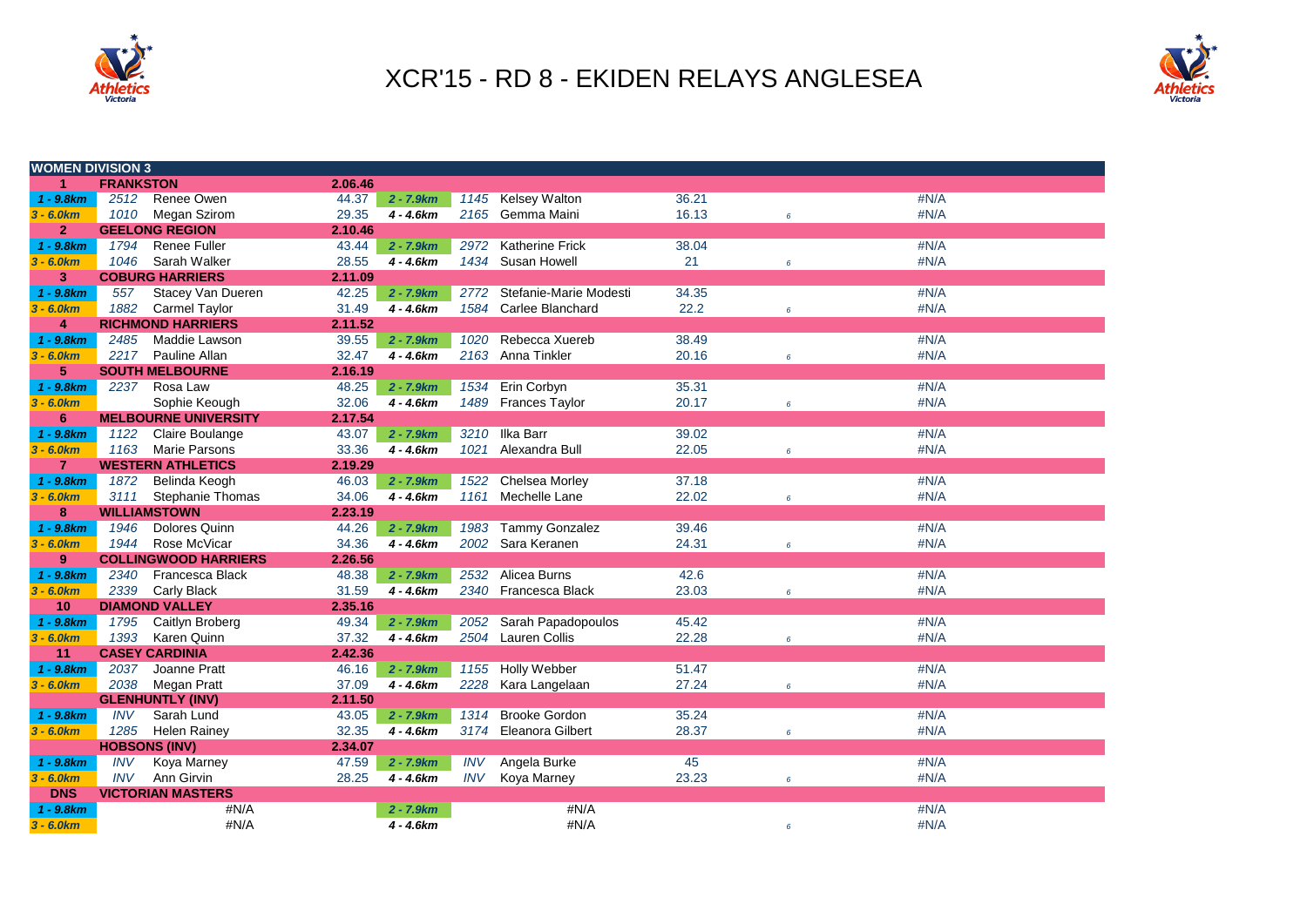



| <b>WOMEN DIVISION 4</b> |                    |                             |         |                |      |                        |       |   |         |  |
|-------------------------|--------------------|-----------------------------|---------|----------------|------|------------------------|-------|---|---------|--|
|                         |                    | <b>YARRA RANGES</b>         | 1.33.34 |                |      |                        |       |   |         |  |
| $1 - 8.8 km$            | 2089               | Veida Somerville            | 35.56   | $2 - 7.9km$    | 2358 | Mark Gorski            | 34.5  |   | #N/A    |  |
| $3 - 5.2km$             | 1373               | Amanda Branson              | 22.48   | 5              |      | #N/A                   |       |   | #N/A    |  |
| $\mathbf{2}$            |                    | <b>ATHLETICS NUNAWADING</b> | 1.37.39 |                |      |                        |       |   |         |  |
| $1 - 8.8km$             | 1638               | <b>Brigitte Seeley</b>      | 36.1    | $2 - 7.9 km$   | 2373 | Isabelle Wright        | 35.16 |   | $\#N/A$ |  |
| $3 - 5.2km$             | 2171               | Laura Finnerty              | 26.33   | 5              |      | #N/A                   |       | 6 | #N/A    |  |
| 3                       | <b>SOUTH COAST</b> |                             | 1.43.35 |                |      |                        |       |   |         |  |
| $1 - 8.8km$             | 1544               | Sarah Lewis                 | 39.21   | $2 - 7.9km$    | 2776 | Emma Plumb             | 37.16 |   | $\#N/A$ |  |
| $3 - 5.2km$             | 2435               | Caroline Beischer           | 26.58   | 5              |      | #N/A                   |       | 6 | #N/A    |  |
| 4                       |                    | <b>SOUTH MELBOURNE</b>      | 1.43.46 |                |      |                        |       |   |         |  |
| $1 - 8.8km$             | 1631               | Sabine Miller               | 41.53   | $2 - 7.9km$    | 1015 | <b>Rhiannon Watt</b>   | 36.33 |   | #N/A    |  |
| $3 - 5.2km$             | 1556               | Francesca Cradduck          | 25.1    | $\sqrt{5}$     |      | #N/A                   |       | 6 | #N/A    |  |
| 5.                      | <b>KNOX</b>        |                             | 1.45.25 |                |      |                        |       |   |         |  |
| $1 - 8.8km$             | 1104               | Annette Pelgrim             | 44.54   | $2 - 7.9km$    | 1563 | <b>Emily Robertson</b> | 38.03 |   | #N/A    |  |
| $3 - 5.2km$             | 2287               | Sarah Burren                | 22.28   | $\overline{5}$ |      | #N/A                   |       | 6 | #N/A    |  |
| 6                       | <b>MENTONE</b>     |                             | 1.51.22 |                |      |                        |       |   |         |  |
| $1 - 8.8km$             | 1887               | <b>Barb Eastwood</b>        | 43.34   | $2 - 7.9 km$   | 2375 | Ella Rizzi             | 44.33 |   | #N/A    |  |
| $3 - 5.2km$             | 2044               | Christina Petrakos          | 23.15   | $\sqrt{5}$     |      | #N/A                   |       | 6 | #N/A    |  |
| 7                       |                    | <b>COLLINGWOOD HARRIERS</b> | 2.05.58 |                |      |                        |       |   |         |  |
| $1 - 8.8km$             | 2555               | <b>Rhiannon Riches</b>      | 45.51   | $2 - 7.9km$    | 2574 | Jessica Newton         | 43.26 |   | #N/A    |  |
| $3 - 5.2km$             | 2409               | Kim White                   |         | 5              |      | #N/A                   | 36.41 | 6 | #N/A    |  |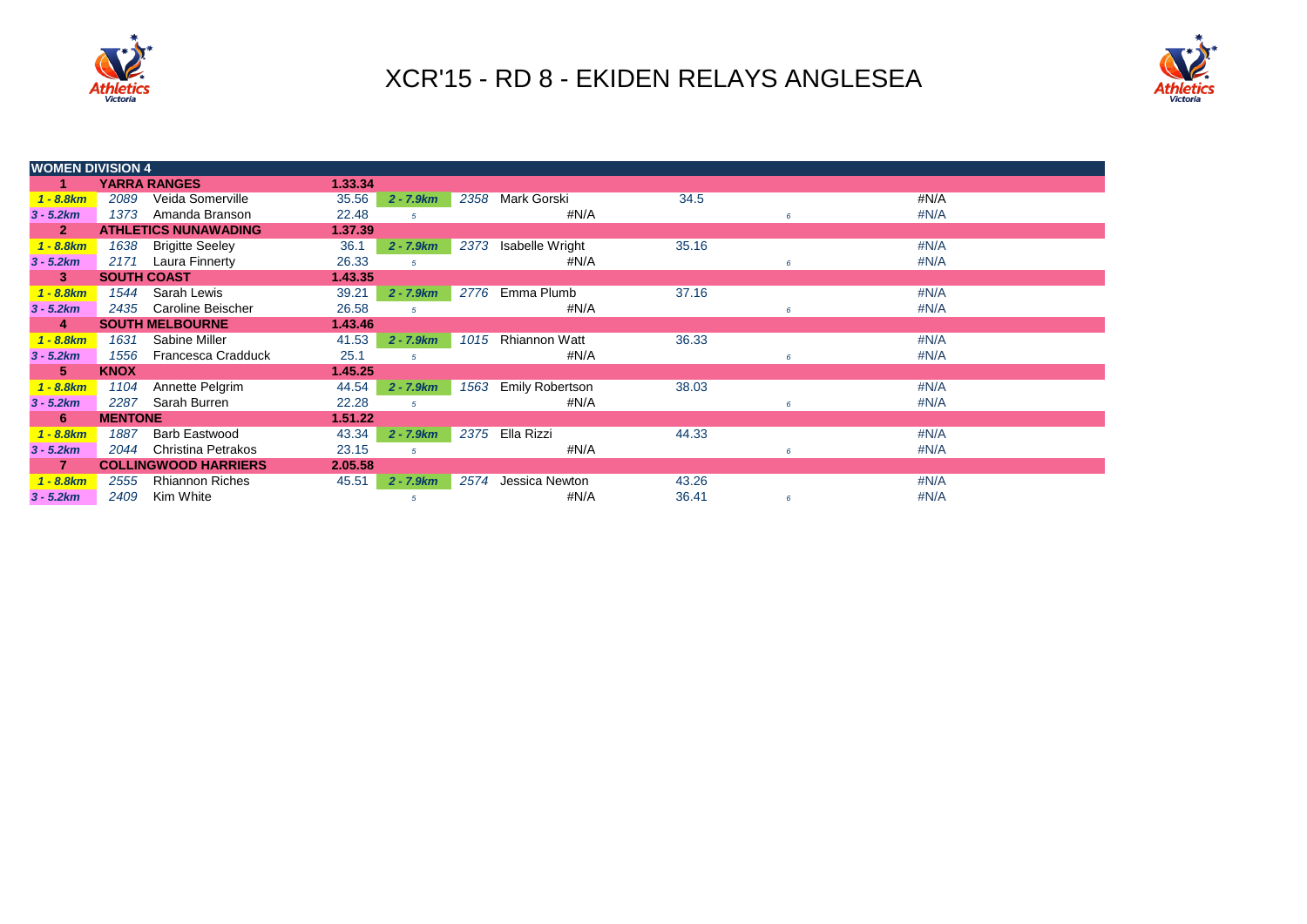



| <b>WOMEN DIVISION 5</b> |                 |                             |      |            |              |            |                  |       |             |            |                    |       |
|-------------------------|-----------------|-----------------------------|------|------------|--------------|------------|------------------|-------|-------------|------------|--------------------|-------|
|                         |                 | <b>GEELONG REGION</b>       |      | 1.47.44    |              |            |                  |       |             |            |                    |       |
| $1 - 8.8km$             | 1723            | Cathryn Hoare               |      | 42.49      | $2 - 7.9km$  | 1853       | Morgan Costelloe | 41.24 | $3 - 5.2km$ | 2020       | Meg Kent-Spark     | 23.31 |
|                         |                 |                             | #N/A |            | 5            |            | #N/A             |       |             |            | #N/A               |       |
| $\overline{2}$          |                 | <b>WESTERN ATHLETICS</b>    |      | 1.50.56    |              |            |                  |       |             |            |                    |       |
| $1 - 8.8 km$            | 1312            | Sharom Rankin               |      | 41.39      | $2 - 7.9km$  | 1519       | Lorraine Glover  | 43.47 | $3 - 5.2km$ | 1211       | Aimee Lane         | 25.3  |
|                         |                 |                             | #N/A |            |              |            | #N/A             |       |             |            | #N/A               |       |
| 4                       |                 | <b>MELBOURNE UNIVERSITY</b> |      | 2.00.09    |              |            |                  |       |             |            |                    |       |
| $1 - 8.8$ km            | 1396            | Cassandra Cohen             |      | 43.27      | $2 - 7.9 km$ | 2728       | Bethany Hosking  | 43.53 | $3 - 5.2km$ | 3284       | <b>Clare Walsh</b> | 32.49 |
|                         |                 |                             | #N/A |            |              |            | #N/A             |       |             |            | #N/A               |       |
| 3 <sup>2</sup>          |                 | <b>YARRA RANGES (INV)</b>   |      | 1.55.25    |              |            |                  |       |             |            |                    |       |
| $1 - 8.8$ km            | 2172            | Sue McCall                  |      | 46.26      | $2 - 7.9km$  | <b>INV</b> | Laura Kasper     | 40.31 | $3 - 5.2km$ | <b>INV</b> | Sophie Tolo        | 28.28 |
|                         |                 |                             | #N/A |            | 5            |            | #N/A             |       |             |            | #N/A               |       |
| <b>DNS</b>              | <b>BOX HILL</b> |                             |      | <b>DNS</b> |              |            |                  |       |             |            |                    |       |
| $1 - 8.8$ km            |                 |                             | #N/A |            | $2 - 7.9km$  |            | #N/A             |       | $3 - 5.2km$ |            |                    |       |
|                         |                 |                             | #N/A |            |              |            | #N/A             |       |             |            | #N/A               |       |
| <b>DNS</b>              |                 | <b>SOUTH MELBOURNE #1</b>   |      | <b>DNS</b> |              |            |                  |       |             |            |                    |       |
| $1 - 8.8$ km            |                 |                             | #N/A |            | $2 - 7.9km$  |            | #N/A             |       | $3-55.2km$  |            |                    |       |
|                         |                 |                             | #N/A |            |              |            | #N/A             |       |             |            | #N/A               |       |
| <b>DNS</b>              |                 | <b>SOUTH MELBOURNE #2</b>   |      | <b>DNS</b> |              |            |                  |       |             |            |                    |       |
| $1 - 8.8$ km            |                 |                             | #N/A |            | $2 - 7.9km$  |            | #N/A             |       | $3 - 5.2km$ |            | #N/A               |       |
|                         |                 |                             | #N/A |            |              |            | #N/A             |       | 6           |            | #N/A               |       |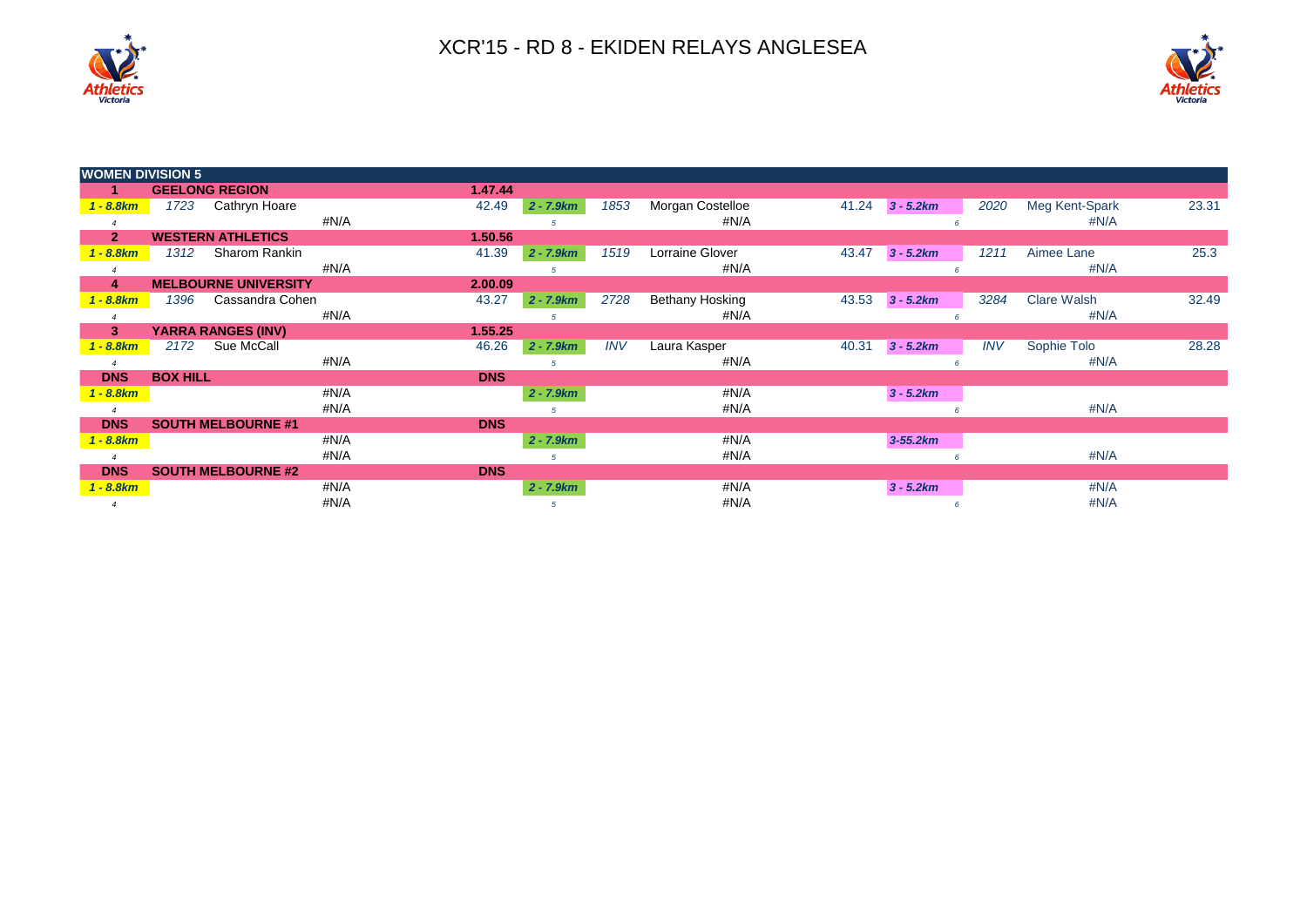



| <b>MENS 40+</b>         |                           |         |                                    |                                      |                   |      |                           |       |
|-------------------------|---------------------------|---------|------------------------------------|--------------------------------------|-------------------|------|---------------------------|-------|
| $\mathbf 1$             |                           |         |                                    |                                      |                   |      |                           |       |
|                         | <b>GEELONG REGION</b>     | 1.25.44 |                                    |                                      |                   |      |                           |       |
| $1 - 9.8$ km            | 1183 Darren Riviere       |         | $36.52$ 2 - 7.9 km                 | 486 Grant Simpson                    | 29.48 3-5.2km     | 2773 | Shane Keddie              | 19.04 |
| $\overline{4}$          | #N/A                      |         | $\overline{5}$                     | $\#N/A$                              | $6^{\circ}$       |      | # $N/A$                   |       |
| $\overline{2}$          | <b>APS UNITED</b>         | 1.33.59 |                                    |                                      |                   |      |                           |       |
| $1 - 9.8$ km            | 2360 Mark Purvis          |         | 38.16 2 - 7.9km                    | 1916 Scott Lawrence                  | $33.48$ 3 - 5.2km | 3071 | <b>Ross Tennant</b>       | 21.55 |
| $\overline{4}$          | #N/A                      |         | $5^{\circ}$                        | $\#N/A$                              | 6                 |      | #N/A                      |       |
| 3 <sup>5</sup>          | <b>GLENHUNTLY</b>         | 1.40.37 |                                    |                                      |                   |      |                           |       |
| $1 - 9.8$ $km$          | 1207 Graham Coutts        |         | 41.04 2 - 7.9km                    | 1291 John Evans                      | $34.53$ 3 - 5.2km | 1251 | Chris Allan               | 24.4  |
| $\overline{4}$          | #N/A                      |         | $5^{\circ}$                        | #N/A                                 | 6                 |      | #N/A                      |       |
| <b>MENS 50+</b>         |                           |         |                                    |                                      |                   |      |                           |       |
|                         |                           |         |                                    |                                      |                   |      |                           |       |
| 1                       | <b>BALLARAT REGION</b>    | 1.32.15 |                                    |                                      |                   |      |                           |       |
| $1 - 9.8 km$            | 499 Alistair Ham          |         | 36.54 2 - 7.9km 1200 Vincent Duffy |                                      | $34.15$ 3 - 5.2km | 517  | <b>Stephen Mclennan</b>   | 21.06 |
| $\overline{4}$          | #N/A                      |         | $\overline{5}$                     | #N/A                                 | 6                 |      | #N/A                      |       |
| $\overline{2}$          | <b>BOX HILL</b>           | 1.33.08 |                                    |                                      |                   |      |                           |       |
| $1 - 9.8 km$            | 2365 Peter Stefanos       |         | $39.28$ 2 - 7.9km                  | 1727 Graeme Olden                    | 33<br>$3 - 5.2km$ | 2064 | Christopher O'Connor      | 20.42 |
| $\overline{4}$          | #N/A                      |         | $\overline{5}$                     | #N/A                                 | 6                 |      | #N/A                      |       |
| $\overline{\mathbf{3}}$ | <b>DIAMOND VALLEY</b>     | 1.33.39 |                                    |                                      |                   |      |                           |       |
| $1 - 9.8 km$            | 1710 Murray Martin        |         |                                    | 32.49 2 - 7.9km 1419 Philip Champion | $32.49$ 3 - 5.2km | 1799 | <b>Andrew McKenzie</b>    | 21.06 |
| $\overline{4}$          | #N/A                      |         | $5^{\circ}$                        | #N/A                                 | 6                 |      | #N/A                      |       |
| $\overline{\mathbf{4}}$ | <b>SOUTH MELBOURNE #1</b> | 1.40.19 |                                    |                                      |                   |      |                           |       |
|                         |                           |         |                                    |                                      |                   |      |                           |       |
| $1 - 9.8$ km            | 2739 John Nicola          |         | $40.12$ 2 - 7.9km                  | 1095 Andrew Sutherland               | $37.31$ 3 - 5.2km | 1360 | David Cobb                | 22.36 |
| $\overline{4}$          | #N/A                      |         | $\overline{5}$                     | #N/A                                 | 6                 |      | #N/A                      |       |
| 5 <sup>5</sup>          | <b>ATHLETICS WAVERLEY</b> | 1.43.58 |                                    |                                      |                   |      |                           |       |
| $1 - 9.8$ km            | 2324 Chris Knott          |         | 42.24 2 - 7.9km 2389 John Hand     |                                      | $39.22$ 3 - 5.2km | 2345 | Michael Jansen            | 22.12 |
| $\overline{4}$          | #N/A                      |         | $\overline{5}$                     | $\#N/A$                              | 6                 |      | # $N/A$                   |       |
| 6                       | <b>GLENHUNTLY #1</b>      | 1.45.03 |                                    |                                      |                   |      |                           |       |
| $1 - 9.8 km$            | 1846 Chris Wardlaw        |         | 43.34 2 - 7.9km                    | 1654 Len Johnson                     | $40.02$ 3 - 5.2km | 1460 | <b>Victor Cook</b>        | 21.27 |
| $\overline{4}$          | #N/A                      |         | $\overline{5}$                     | #N/A                                 | 6                 |      | #N/A                      |       |
| $\overline{7}$          | <b>OLD XAVERIANS</b>      | 1.51.39 |                                    |                                      |                   |      |                           |       |
| $1 - 9.8 km$            | 1112 Christopher Worsnop  |         | $52.27$ 2 - 7.9 km                 | 1501 Robert Meek                     | $35.38$ 3 - 5.2km | 1497 | <b>Mark Anderson</b>      | 23.34 |
| $\overline{4}$          | #N/A                      |         | $5^{\circ}$                        | #N/A                                 | 6                 |      | #N/A                      |       |
| 8                       | <b>APS UNITED</b>         | 1.57.15 |                                    |                                      |                   |      |                           |       |
| $1 - 9.8$ km            | 1739 Peter Dodgshun       |         |                                    | 49.15 2 - 7.9km 2752 Tamami Holmes   | $41.24$ 3 - 5.2km | 2750 | Jonathan Holmes           | 26.36 |
| $\overline{4}$          | #N/A                      |         |                                    | #N/A                                 |                   |      | #N/A                      |       |
|                         |                           |         | $5^{\circ}$                        |                                      | $6^{\circ}$       |      |                           |       |
| 9                       | <b>GLENHUNTLY #2</b>      | 1.58.45 |                                    |                                      |                   |      |                           |       |
| $1 - 9.8 km$            | 1064 Hugh Wilson          |         | 5308 2 - 7.9km                     | 1923 Humphrey Enter                  | $38.49$ 3 - 5.2km | 2026 | <b>Christopher Murphy</b> | 26.48 |
| $\overline{4}$          | #N/A                      |         | $\overline{5}$                     | #N/A                                 | $6^{\circ}$       |      | #N/A                      |       |
| 10                      | <b>SOUTH MELBOURNE #2</b> | 2.10.45 |                                    |                                      |                   |      |                           |       |
| $1 - 9.8 km$            | 1524 Gregory Payne        |         | 50.07 2 - 7.9km                    | 1662 Stuart Nicol                    | $54.3$ 3 - 5.2km  | 2101 | Peter Casey               | 26.08 |
| $\overline{4}$          | #N/A                      |         | $5\overline{5}$                    | #N/A                                 | 6                 |      | #N/A                      |       |
|                         |                           |         |                                    |                                      |                   |      |                           |       |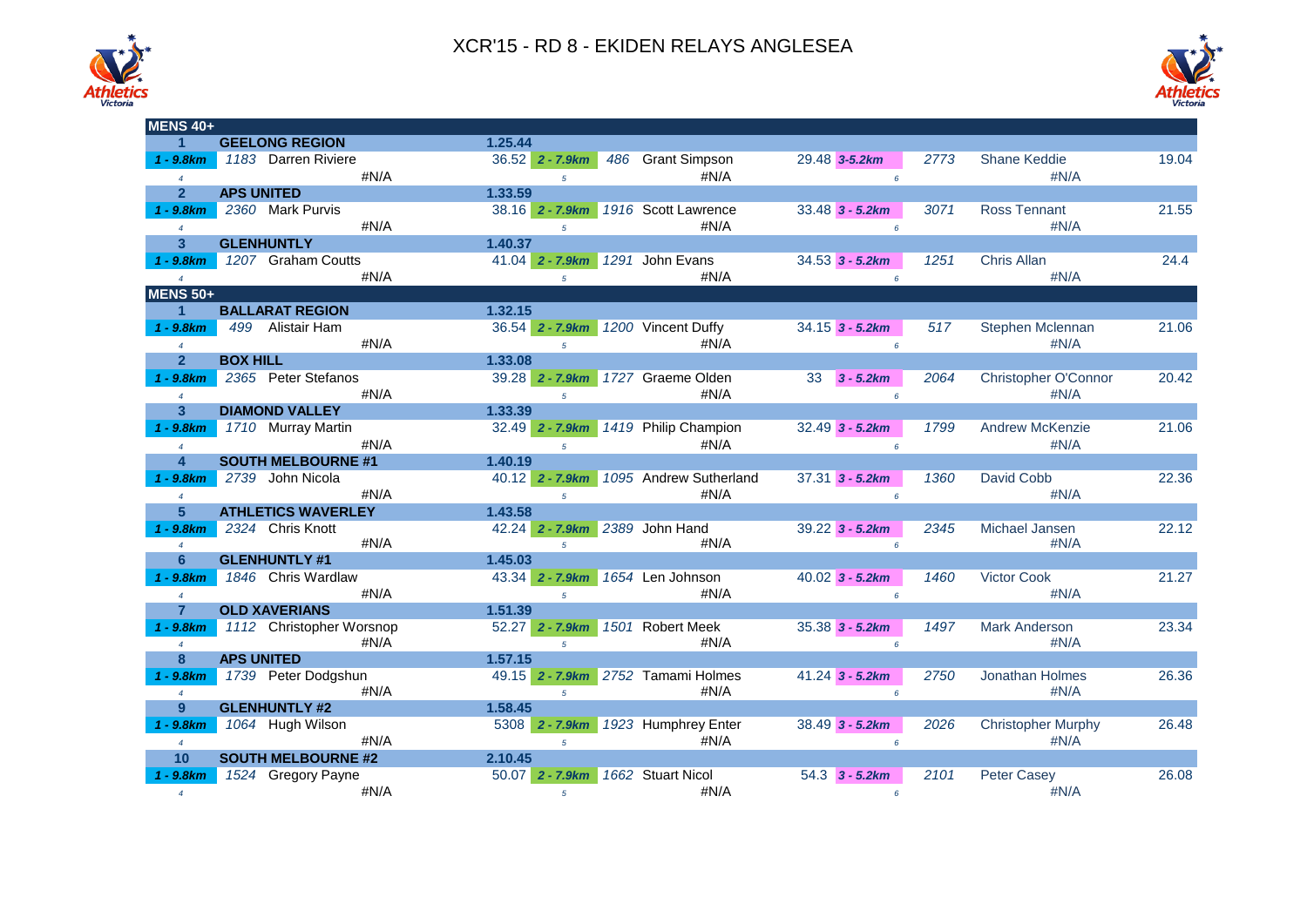



| <b>WOMEN 40+</b> |                           |                   |                                     |                   |                              |       |  |  |  |  |  |
|------------------|---------------------------|-------------------|-------------------------------------|-------------------|------------------------------|-------|--|--|--|--|--|
|                  | <b>ATHLETICS WAVERLEY</b> | 1.30.58           |                                     |                   |                              |       |  |  |  |  |  |
| $1 - 8.8$ km     | 2322 Alison Couper        |                   | 36.54 2 - 6.0km 2346 Niamh O'Reilly | $28.55$ 3 - 5.2km | 1824<br>Sally Lim            | 25.09 |  |  |  |  |  |
|                  | #N/A                      | 5.                | #N/A                                |                   | #N/A                         |       |  |  |  |  |  |
| 2 <sup>1</sup>   | <b>BOX HILL</b>           | 1.35.46           |                                     |                   |                              |       |  |  |  |  |  |
| 1 - 8.8km        | 2734 June Petrie          |                   | 38.11 2 - 6.0km 2178 Pia Hunter     | $32.02$ 3 - 5.2km | 1219<br>Megan Sloane         | 25.33 |  |  |  |  |  |
|                  | #N/A                      |                   | # $N/A$                             |                   | #N/A                         |       |  |  |  |  |  |
| 3 <sup>2</sup>   | <b>GLENHUNTLY</b>         | 1.42.28           |                                     |                   |                              |       |  |  |  |  |  |
| $-8.8km$         | 2902 Kim Nanscawen        |                   | 42.34 2 - 6.0km 2221 Lesley Taeuber | $34.21$ 3 - 5.2km | 2098<br>Lisa Deramond        | 25.33 |  |  |  |  |  |
|                  | #N/A                      |                   | #N/A                                |                   | # $N/A$                      |       |  |  |  |  |  |
| 4                | <b>MENTONE</b>            | 1.45.53           |                                     |                   |                              |       |  |  |  |  |  |
| $-8.8km$         | 1685 Kuniko Bowden        | $40.24$ 2 - 6.0km | 1691<br><b>Tina Couper</b>          | $39.03$ 3 - 5.2km | <b>Kim Fernandes</b><br>1888 | 26.26 |  |  |  |  |  |
|                  | #N/A                      |                   | #N/A                                |                   | $\#N/A$                      |       |  |  |  |  |  |
| 5.               | <b>WILLIAMSTOWN</b>       | 1.54.05           |                                     |                   |                              |       |  |  |  |  |  |
| 1 - 8.8km        | 2040 Anna Bearzi          |                   | 47.99 2 - 6.0km 2176 Denise O'Shea  | $36.55$ 3 - 5.2km | Linda Close<br>1937          | 29.21 |  |  |  |  |  |
|                  | #N/A                      |                   | #N/A                                |                   | # $N/A$                      |       |  |  |  |  |  |
| 6                | <b>WESTERN ATHLETICS</b>  | 2.06.26           |                                     |                   |                              |       |  |  |  |  |  |
| 1 - 8.8km        | Janice Hodgart<br>1132    | $50.18$ 2 - 6.0km | 1063 Brenda Cashin                  | $43.33$ 3 - 5.2km | 3371<br>Robyn Shaw           | 32.35 |  |  |  |  |  |
|                  | #N/A                      | 5                 | #N/A                                |                   | # $N/A$                      |       |  |  |  |  |  |
| <b>DNS</b>       | <b>BALLARAT REGION</b>    | <b>DNS</b>        |                                     |                   |                              |       |  |  |  |  |  |
| 1 - 8.8km        | #N/A                      | $2 - 6.0 km$      | # $N/A$                             | $3 - 5.2km$       | #N/A                         |       |  |  |  |  |  |
|                  | #N/A                      | 5                 | #N/A                                |                   | #N/A                         |       |  |  |  |  |  |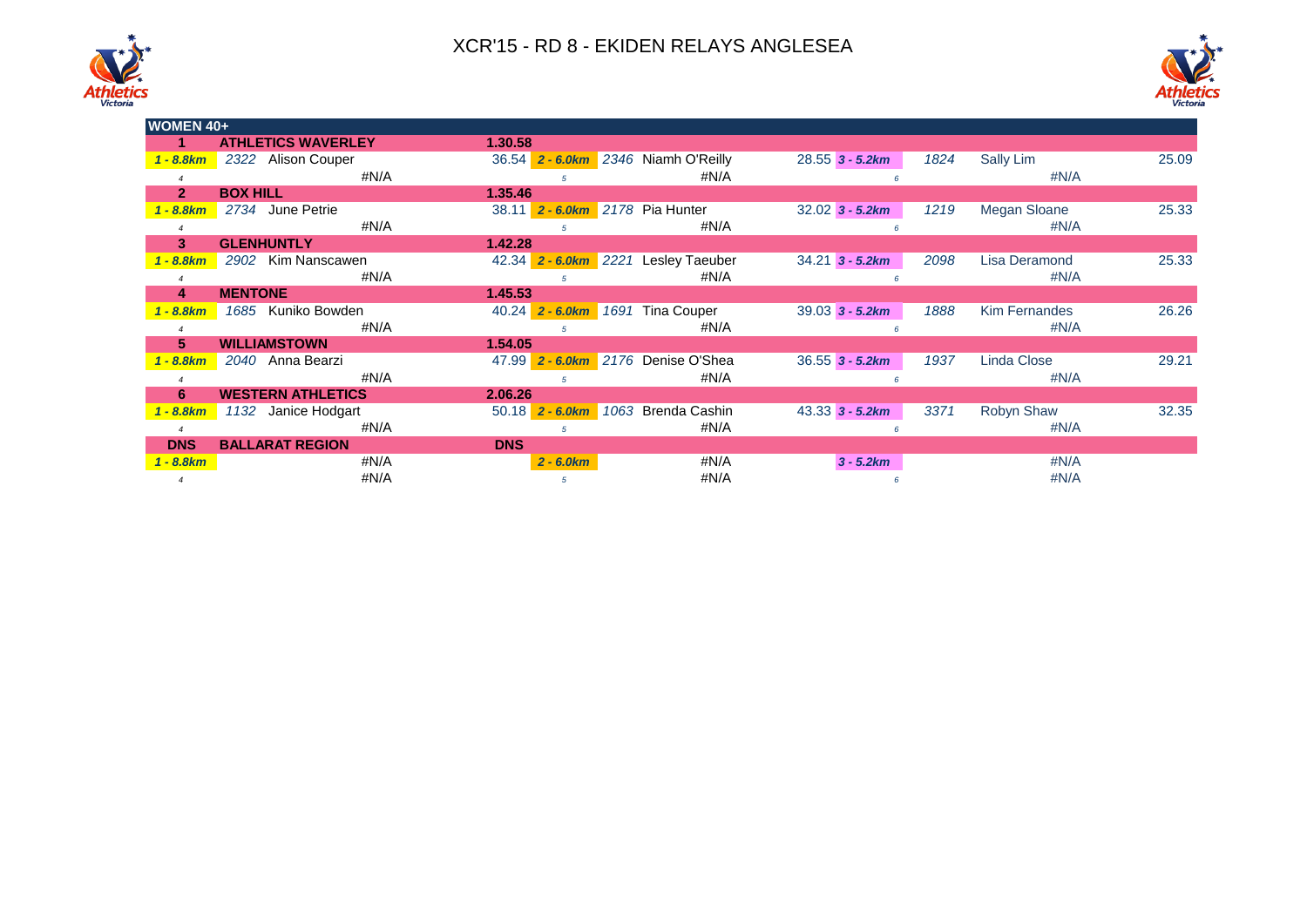



| <b>MENS U20</b>         |                             |      |         |                |      |                       |       |              |      |                       |       |
|-------------------------|-----------------------------|------|---------|----------------|------|-----------------------|-------|--------------|------|-----------------------|-------|
|                         | <b>GEELONG REGION</b>       |      | 1.23.32 |                |      |                       |       |              |      |                       |       |
| $1 - 8.8$ km            | 407 Isaac Hockey            |      | 31.45   | $2 - 7.9km$    | 1641 | Eamon Anderson        | 29.19 | $3 - 6.0 km$ | 1491 | <b>Cassidy Shaw</b>   | 22.21 |
| $\overline{4}$          |                             | #N/A |         | 5 <sup>5</sup> |      | #N/A                  |       |              |      | $\#N/A$               |       |
| $\mathbf{2}$            | <b>DIAMOND VALLEY</b>       |      | 1.26.05 |                |      |                       |       |              |      |                       |       |
| $1 - 8.8km$             | 1860 Tim Logan              |      | 30.29   | $2 - 7.9km$    |      | 2474 Dean Neofitou    | 30.06 | $3 - 6.0 km$ |      | 2473 Luke Kidgell     | 25.3  |
| $\overline{4}$          |                             | #N/A |         | 5 <sup>5</sup> |      | #N/A                  |       |              |      | #N/A                  |       |
| 3 <sup>2</sup>          | <b>BOX HILL</b>             |      | 1.39.17 |                |      |                       |       |              |      |                       |       |
| $1 - 8.8km$             | 1441 Carlos Norman          |      | 34.19   | $2 - 7.9km$    |      | 1361 Jack Prendergast | 33.12 | $3 - 6.0 km$ | 3338 | Peter O'Leary         | 32.17 |
| $\overline{\mathbf{3}}$ |                             | #N/A |         | 5 <sup>5</sup> |      | #N/A                  |       |              |      | #N/A                  |       |
| $\overline{4}$          | <b>MELBOURNE UNIVERSITY</b> |      | 1.48.45 |                |      |                       |       |              |      |                       |       |
| $1 - 8.8 km$            | 2464 Frederick Smithers     |      | 43      | $2 - 7.9km$    |      | 2453 Samuel Tymms     | 36.48 | $3 - 6.0 km$ | 2666 | Nick Parkinson        | 27.03 |
| $\overline{4}$          |                             | #N/A |         | 5 <sup>5</sup> |      | #N/A                  |       |              |      | #N/A                  |       |
| <b>MENS U18</b>         |                             |      |         |                |      |                       |       |              |      |                       |       |
| $\blacktriangleleft$    | <b>DIAMOND VALLEY #1</b>    |      | 1.06.50 |                |      |                       |       |              |      |                       |       |
| $1 - 7.9km$             | 189 Jaryd Clifford          |      | 27.29   | $2 - 6.0 km$   | 135  | Jarrod Woods          | 23.21 | $3 - 4.6 km$ | 1798 | Aaron McKenzie        | 16.01 |
| $\overline{4}$          |                             | #N/A |         | 5 <sup>5</sup> |      | #N/A                  |       |              | 6    | #N/A                  |       |
| $\overline{2}$          | <b>GLENHUNTLY</b>           |      | 1.09.14 |                |      |                       |       |              |      |                       |       |
| $1 - 7.9km$             | 1280 Samuel Toll            |      | 28.14   | $2 - 6.0 km$   |      | 1487 William Ockenden | 23.3  | $3 - 4.6 km$ |      | 1352 Jasper Pickering | 17.3  |
| $\overline{4}$          |                             | #N/A |         | 5 <sup>5</sup> |      | #N/A                  |       |              |      | #N/A                  |       |
| 3 <sup>2</sup>          | <b>COLLINGWOOD HARRIERS</b> |      | 1.09.56 |                |      |                       |       |              |      |                       |       |
| $1 - 7.9km$             | 1066 Dale Carroll           |      | 28.25   | $2 - 6.0 km$   |      | 1507 Tom Hall         | 25.02 | $3 - 4.6km$  | 2408 | <b>Ben White</b>      | 16.29 |
| $\overline{4}$          |                             | #N/A |         | 5 <sup>5</sup> |      | #N/A                  |       |              | 6    | #N/A                  |       |
| $\overline{4}$          | <b>KEILOR ST BERNARDS</b>   |      | 1.11.27 |                |      |                       |       |              |      |                       |       |
| $1 - 7.9km$             | 1827 Patrick Matthews       |      | 29.59   | $2 - 6.0 km$   |      | 1514 Damian Hughes    |       | $3 - 4.6km$  | 1394 | Kaleb Laker           |       |
| $\overline{4}$          |                             | #N/A |         | 5 <sup>5</sup> |      | #N/A                  |       |              |      | $\#N/A$               |       |
| $5 -$                   | <b>WILLIAMSTOWN</b>         |      | 1.13.26 |                |      |                       |       |              |      |                       |       |
| $1 - 7.9km$             | Ryhan Thomas                |      | 28.03   | $2 - 6.0 km$   |      | 1936 Charles Close    | 27.35 | $3 - 4.6km$  | 1968 | Mason Whittingham     | 19.12 |
| $\overline{4}$          |                             | #N/A |         | 5 <sup>1</sup> |      | #N/A                  |       |              | 6    | #N/A                  |       |
| 6                       | <b>DIAMOND VALLEY #2</b>    |      | 1.18.55 |                |      |                       |       |              |      |                       |       |
| $1 - 7.9 km$            | 2127 Robert Suller          |      | 32.11   | $2 - 6.0 km$   |      | 1859 Josh Logan       | 29.02 | $3 - 4.6 km$ |      | 1418 Jake Champion    | 17.39 |
| $\overline{4}$          |                             | #N/A |         | 5 <sup>5</sup> |      | #N/A                  |       |              |      | #N/A                  |       |
| <b>DNS</b>              | <b>BOX HILL</b>             |      |         |                |      |                       |       |              |      |                       |       |
| $1 - 7.9km$             |                             | #N/A |         | $2 - 6.0 km$   |      | #N/A                  |       | $3 - 4.6km$  |      | #N/A                  |       |
| $\overline{4}$          |                             | #N/A |         | 5 <sup>5</sup> |      | #N/A                  |       |              | 6    | #N/A                  |       |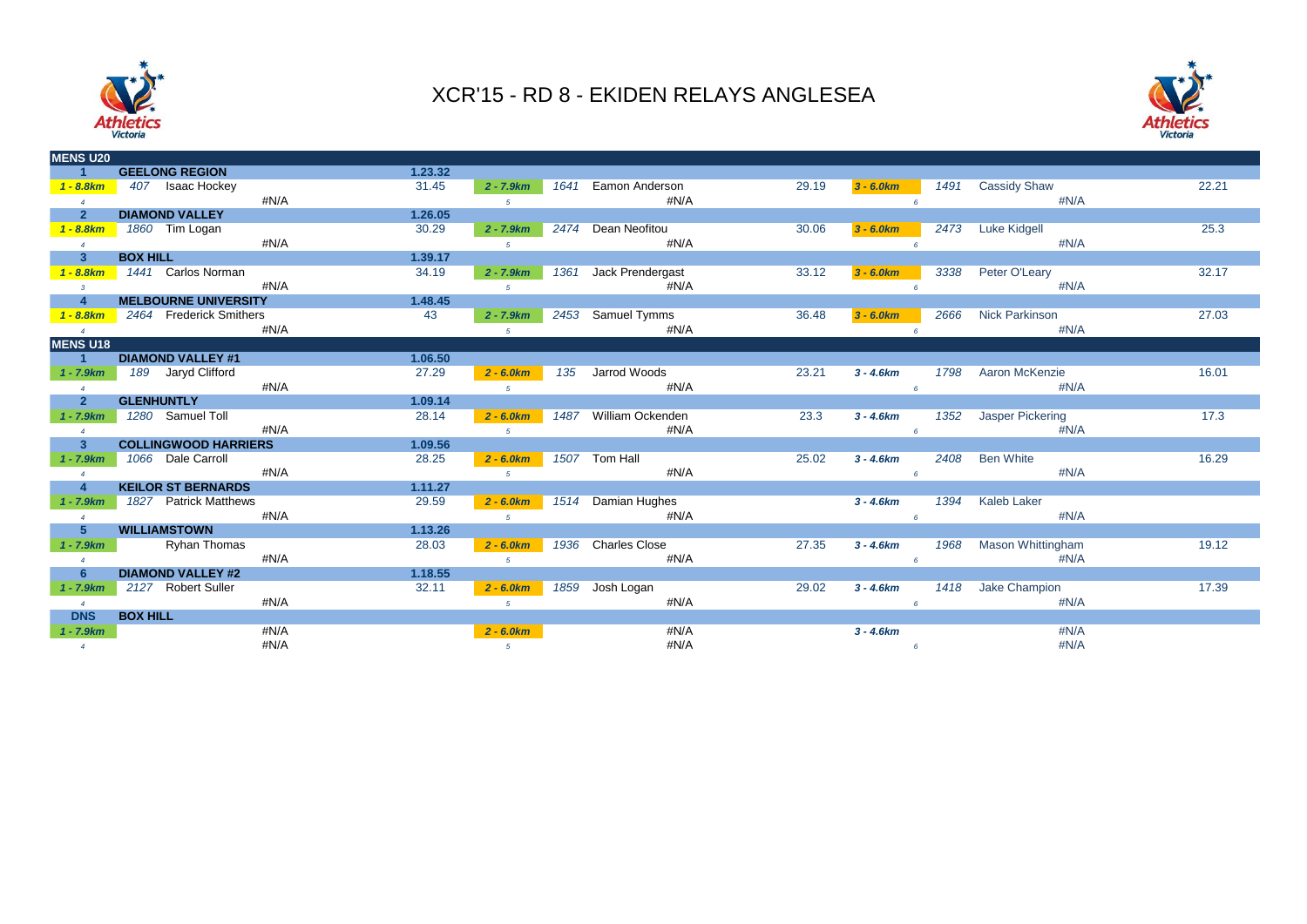



| <b>MENS U16</b> |                             |      |         |                |      |                       |       |               |            |                         |       |
|-----------------|-----------------------------|------|---------|----------------|------|-----------------------|-------|---------------|------------|-------------------------|-------|
|                 | <b>BALLARAT REGION</b>      |      | 1.01.50 |                |      |                       |       |               |            |                         |       |
| $1 - 6.0km$     | 457 Nicholas Fidler         |      | 24      | $2 - 5.2km$    | 459  | Sam Williams          | 18.1  | $3 - 4.6km$   | 1237       | Joshua Hawkes           | 19.4  |
| $\overline{4}$  |                             | #N/A |         | $\sqrt{5}$     |      | #N/A                  |       |               |            | $\#N/A$                 |       |
| $\mathbf{2}$    | <b>KEILOR ST BERNARDS</b>   |      | 1.03.15 |                |      |                       |       |               |            |                         |       |
| $1 - 6.0km$     | 2599 Caleb Hough            |      | 25.17   | $2 - 5.2km$    |      | 2223 Carlo Alderuccio | 19.2  | $3 - 4.6km$   | 1488       | Izaak Long              | 18.38 |
| $\overline{4}$  |                             | #N/A |         | 5 <sup>5</sup> |      | #N/A                  |       |               |            | #N/A                    |       |
| $\mathbf{3}$    | <b>DIAMOND VALLEY</b>       |      | 1.03.53 |                |      |                       |       |               |            |                         |       |
| $1 - 6.0km$     | 1663 Brent Camilleri        |      | 25.39   | $2 - 5.2km$    | 1800 | Benjamin McKenzie     | 20.07 | $3 - 4.6km$   | 1920       | Joel Woods              | 18.07 |
| $\overline{4}$  |                             | #N/A |         | $5^{\circ}$    |      | #N/A                  |       |               |            | #N/A                    |       |
| $\overline{4}$  | <b>WESTERN ATHLETICS</b>    |      | 1.04.43 |                |      |                       |       |               |            |                         |       |
| $1 - 6.0km$     | 1366 Bailey Sharp           |      | 26.46   | $2 - 5.2km$    |      | 1518 Jackson Glover   | 20.28 | $3 - 4.6km$   | 222        | <b>Matthew Hussey</b>   | 17.29 |
| $\overline{4}$  |                             | #N/A |         | 5 <sup>7</sup> |      | #N/A                  |       |               |            | #N/A                    |       |
| <b>DNS</b>      | <b>COLLINGWOOD HARRIERS</b> |      |         |                |      |                       |       |               |            |                         |       |
| $1 - 6.0km$     |                             | #N/A |         | $2 - 5.2km$    |      | #N/A                  |       | $3 - 4.6km$   |            | #N/A                    |       |
| $\overline{4}$  |                             | #N/A |         | 5 <sup>5</sup> |      | #N/A                  |       |               |            | #N/A                    |       |
| <b>MENS U14</b> |                             |      |         |                |      |                       |       |               |            |                         |       |
| $\overline{1}$  | <b>GEELONG REGION</b>       |      | 1.04.13 |                |      |                       |       |               |            |                         |       |
| $1 - 6.0km$     | 1156 Oliver Wiltshire       |      | 26.12   | $2 - 5.2km$    |      | 478 Tom Hockley Samon | 19.18 | $3 - 4.6km$   | 1157       | <b>Archer Wiltshire</b> | 18.3  |
| $\overline{4}$  |                             | #N/A |         | $\sqrt{5}$     |      | #N/A                  |       |               |            | #N/A                    |       |
| $\overline{2}$  | <b>WESTERN ATHLETICS</b>    |      | 1.06.04 |                |      |                       |       |               |            |                         |       |
| $1 - 6.0km$     | 1400 Brandon Muscat         |      | 24.57   | $2 - 5.2km$    | 1311 | <b>Bailey Rankin</b>  | 21.27 | $3 - 4.6km$   | 1658       | <b>Benjamin Hussey</b>  | 19.4  |
| $\overline{4}$  |                             | #N/A |         | $5^{\circ}$    |      | #N/A                  |       |               |            | $\#N/A$                 |       |
| 3               | <b>DIAMOND VALLEY</b>       |      | 1.06.54 |                |      |                       |       |               |            |                         |       |
| $1 - 6.0km$     | 2401 Hugh Delaney           |      | 27.23   | $2 - 5.2km$    | 2121 | Jack Clarke           | 22.04 | $3 - 4.6km$   | 1709       | <b>Caden Murray</b>     | 17.27 |
| $\overline{4}$  |                             | #N/A |         | $\sqrt{5}$     |      | #N/A                  |       |               |            | #N/A                    |       |
| $\overline{4}$  | <b>BALLARAT REGION</b>      |      | 1.09.49 |                |      |                       |       |               |            |                         |       |
| $1 - 6.0km$     | 2754 Ben Ludbrook           |      | 28.05   | $2 - 5.2km$    |      | 2192 Benjamin Mornane | 21.54 | $3 - 4.6km$   | 1899       | <b>Samuel Dutli</b>     | 19.5  |
| $\overline{4}$  |                             | #N/A |         | $5^{\circ}$    |      | #N/A                  |       |               |            | #N/A                    |       |
| $5\phantom{1}$  | <b>YARRA RANGES #1</b>      |      | 1.12.01 |                |      |                       |       |               |            |                         |       |
| $1 - 6.0km$     | 1565 Harrison Van Duuren    |      | 27.27   | $2 - 5.2km$    |      | 2174 Ryan Thrall      | 23.34 | $3 - 4.6km$   | 2249       | <b>Liam Russell</b>     | 20.51 |
| $\overline{4}$  |                             | #N/A |         | $\sqrt{5}$     |      | #N/A                  |       |               |            | #N/A                    |       |
| <b>INV</b>      | <b>YARRA RANGES #2</b>      |      | 1.21.08 |                |      |                       |       |               |            |                         |       |
| $1 - 6.0km$     | INV Jayden Eagelton         |      | 32.56   | $2 - 5.2km$    |      | 1635 Camden Hewitson  |       | $273 - 4.6km$ | <b>INV</b> | Zac Clarke              | 21.03 |
|                 |                             | #N/A |         |                |      | #N/A                  |       |               |            | #N/A                    |       |
| $\overline{4}$  |                             |      |         | 5 <sub>5</sub> |      |                       |       |               | 6          |                         |       |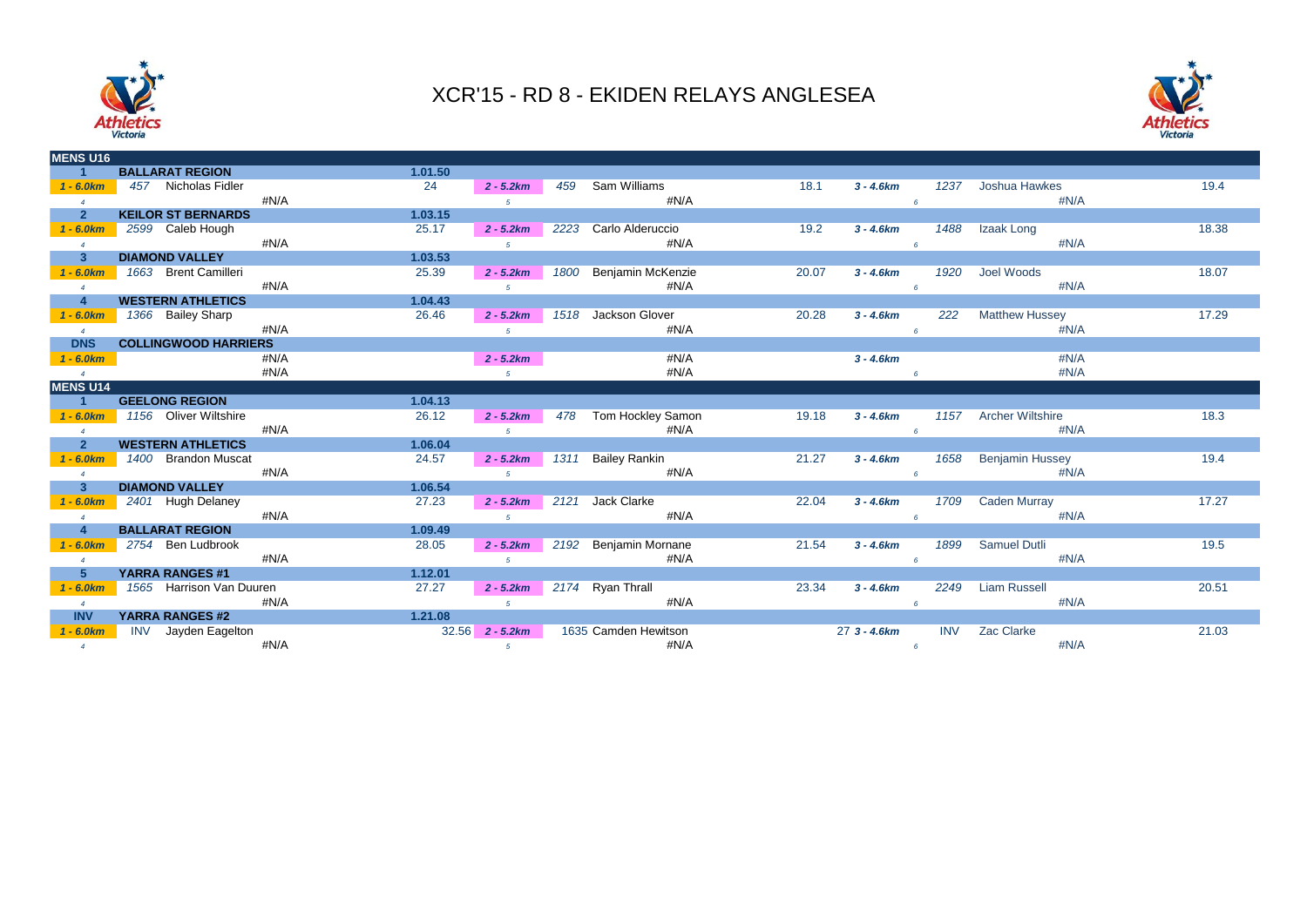



| <b>WOMEN U20</b>       |                                   |            |              |      |                        |       |             |                    |  |  |
|------------------------|-----------------------------------|------------|--------------|------|------------------------|-------|-------------|--------------------|--|--|
| 1                      | <b>ATHLETICS ESSENDON</b>         | 1.29.40    |              |      |                        |       |             |                    |  |  |
| $1 - 7.9km$            | <b>Robel Gebreweld</b><br>1075    | 37         | $2 - 6.0 km$ | 1928 | <b>Affinity Miller</b> | 23.05 | $3 - 5.2km$ | #N/A               |  |  |
|                        | 2023<br><b>Corinne Kilpatrick</b> | 29.35      | 5            |      | #N/A                   |       | 6           | #N/A               |  |  |
| $\overline{2}$         | <b>KNOX</b>                       | 1.30.17    |              |      |                        |       |             |                    |  |  |
| $1 - 7.9km$            | 1597<br>Jessica McFarlane         | 37.25      | $2 - 6.0 km$ | 2009 | Victoria Skaltsonis    | 23.08 | $3 - 5.2km$ | #N/A               |  |  |
|                        | 2235<br>Romany Seemann            | 29.34      | $5^{\circ}$  |      | #N/A                   |       | 6           | #N/A               |  |  |
| 3                      | <b>WILLIAMSTOWN</b>               | 1.36.0     |              |      |                        |       |             |                    |  |  |
| $1 - 7.9km$            | 2039 Alyssa Bearzi                | 39.16      | $2 - 6.0 km$ | 2738 | Tansy Robinson         | 25.46 | $3 - 5.2km$ | #N/A               |  |  |
| $\boldsymbol{\Lambda}$ | 2177 Nicola O'Shea-Korbut         | 31.38      | 5            |      | #N/A                   |       |             | #N/A               |  |  |
| <b>DNF</b>             | <b>FRANKSTON</b>                  | <b>DNF</b> |              |      |                        |       |             |                    |  |  |
| $1 - 7.9km$            | 2670 Henrietta Lawrence           | 32         | $2 - 6.0 km$ |      | #N/A                   |       | $3 - 5.2km$ | #N/A               |  |  |
| $\overline{4}$         | #N/A                              |            | 5            |      | #N/A                   |       |             | #N/A<br>$\epsilon$ |  |  |
| <b>DNS</b>             | <b>GLENHUNTLY</b>                 | <b>DNS</b> |              |      |                        |       |             |                    |  |  |
| $1 - 7.9km$            | #N/A                              |            | $2 - 6.0 km$ |      | #N/A                   |       | $3 - 5.2km$ | #N/A               |  |  |
|                        | #N/A                              |            | 5            |      | #N/A                   |       |             | #N/A               |  |  |
|                        | <b>WOMEN DIVISION U18</b>         |            |              |      |                        |       |             |                    |  |  |
| 1                      | <b>ATHLETICS ESSENDON</b>         | 1.18.22    |              |      |                        |       |             |                    |  |  |
| $1 - 7.9km$            | Allison Rogers<br>1929            | 32.31      | $2 - 6.0 km$ | 165  | Maddison Caulfield     | 17.09 | $3 - 4.6km$ | #N/A               |  |  |
|                        | 1931<br>Katie Webb                | 28.42      | 5            |      | #N/A                   |       |             | #N/A<br>$\epsilon$ |  |  |
| $\mathbf{2}$           | <b>GEELONG REGION</b>             | 122.44     |              |      |                        |       |             |                    |  |  |
| $1 - 7.9km$            | Heidi Demeo<br>450                | 33.4       | $2 - 6.0 km$ | 448  | Georgia Quick          |       | $3 - 4.6km$ | #N/A               |  |  |
| $\overline{4}$         | 422<br><b>Crystal Larcombe</b>    |            | 5            |      | #N/A                   |       |             | #N/A<br>6          |  |  |
| $\bf{0}$               | <b>BOX HILL</b>                   | <b>DNS</b> |              |      |                        |       |             |                    |  |  |
| $1 - 7.9km$            | #N/A                              |            | $2 - 6.0 km$ |      | #N/A                   |       | $3 - 4.6km$ | #N/A               |  |  |
| $\overline{4}$         | #N/A                              |            | 5            |      | #N/A                   |       | 6           | #N/A               |  |  |